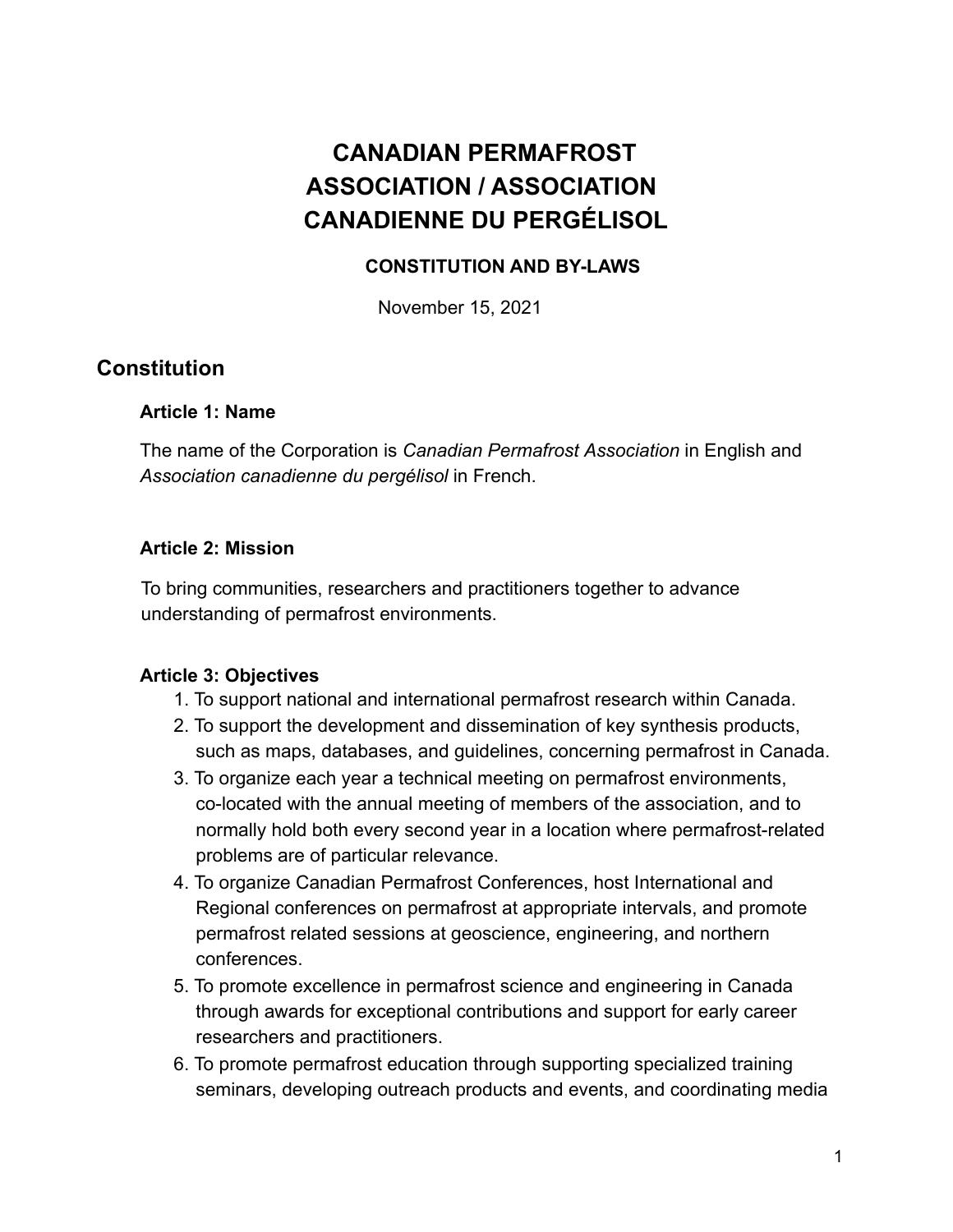inquiries with informed expertise.

7. To advise the International Permafrost Association on issues relating to permafrost in Canada and to collaborate with other associations concerned with permafrost science and engineering.

By-Law No. 1

A by-law relating generally to the conduct of the affairs of

## **Canadian Permafrost Association / Association Canadienne du Pergélisol**

(the "Corporation" or "Association")

**BE IT ENACTED** as a by-law of the Corporation as follows:

## **1. SECTION 1 – GENERAL**

## **1.1. Definitions**

In this by-law and all other by-laws of the Corporation, unless the context otherwise requires:

"**Act**" means the *Canada Not-For-Profit Corporations Act* S.C. 2009, c. 23 including the Regulations made pursuant to the Act, and any statute or regulations that may be substituted, as amended from time to time;

"**Articles**" means the original or restated articles of incorporation or articles of amendment, amalgamation, continuance, reorganization, arrangement or revival of the Corporation;

"**Board**" means the board of directors of the Corporation and "director" means a member of the board;

"**By-Law**" means this by-law and any other by-law of the Corporation as amended and that are, from time to time, in force and effect;

"**Meeting of Members**" includes an annual meeting of members or a special meeting of members; "special meeting of members" includes a meeting of any class or classes of members and a special meeting of all members entitled to vote at an annual meeting of members;

"**Ordinary Resolution**" means a resolution passed by a majority of not less than 50% plus 1 of the eligible votes cast on that resolution;

"**Proposal**" means a proposal submitted by a member of the Corporation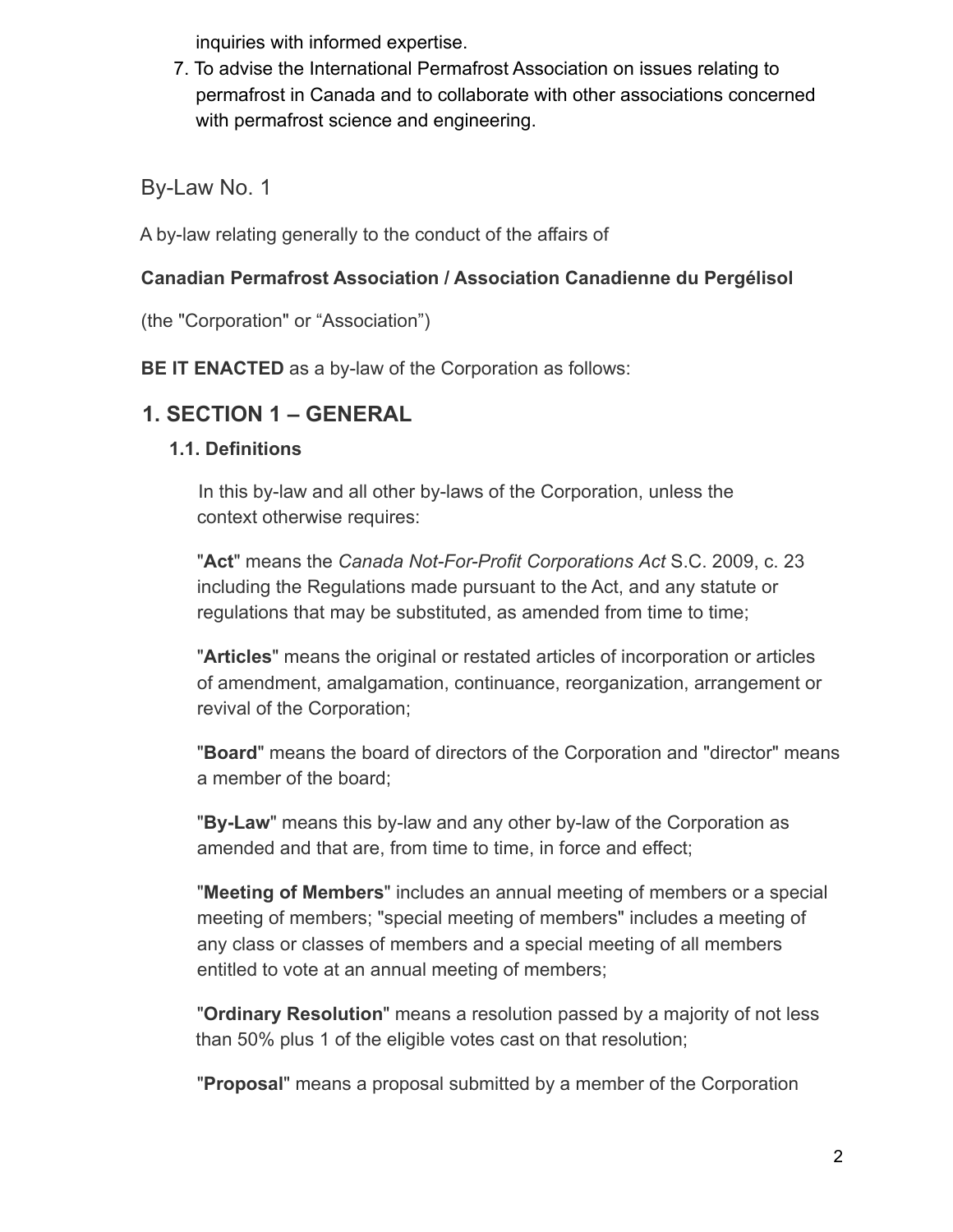that meets the requirements of section 163 (Member Proposals) of the Act;

"**Regulations**" means the regulations made under the Act, as amended, restated or in effect from time to time; and

"**Special Resolution**" means a resolution passed by a majority of not less than two-thirds (2/3) of the eligible votes cast on that resolution.

### **1.2. Interpretation**

In the interpretation of this by-law, words in the singular include the plural and vice-versa, words in one gender include all genders, and "person" includes an individual, body corporate, partnership, trust and unincorporated organization.

Other than as specified above, words and expressions defined in the Act have the same meanings when used in these by-laws.

## **1.3. Corporate Seal**

The Corporation may have a corporate seal in the form approved from time to time by the board. If a corporate seal is approved by the board, the secretary of the Corporation shall be the custodian of the corporate seal.

### **1.4. Execution of Documents**

Deeds, transfers, assignments, contracts, obligations and other instruments in writing requiring execution by the Corporation may be signed by any two (2) of its officers or directors. In addition, the board may from time to time direct the manner in which and the person or persons by whom a particular document or type of document shall be executed. Any person authorized to sign any document may affix the corporate seal (if any) to the document. Any signing officer may certify a copy of any instrument, resolution, by-law or other document of the Corporation to be a true copy thereof.

### **1.5. Financial Year End**

The financial year end of the Corporation shall be December 31 unless an alternative determination is made by the board.

### **1.6. Banking Arrangements**

The banking business of the Corporation shall be transacted at such bank,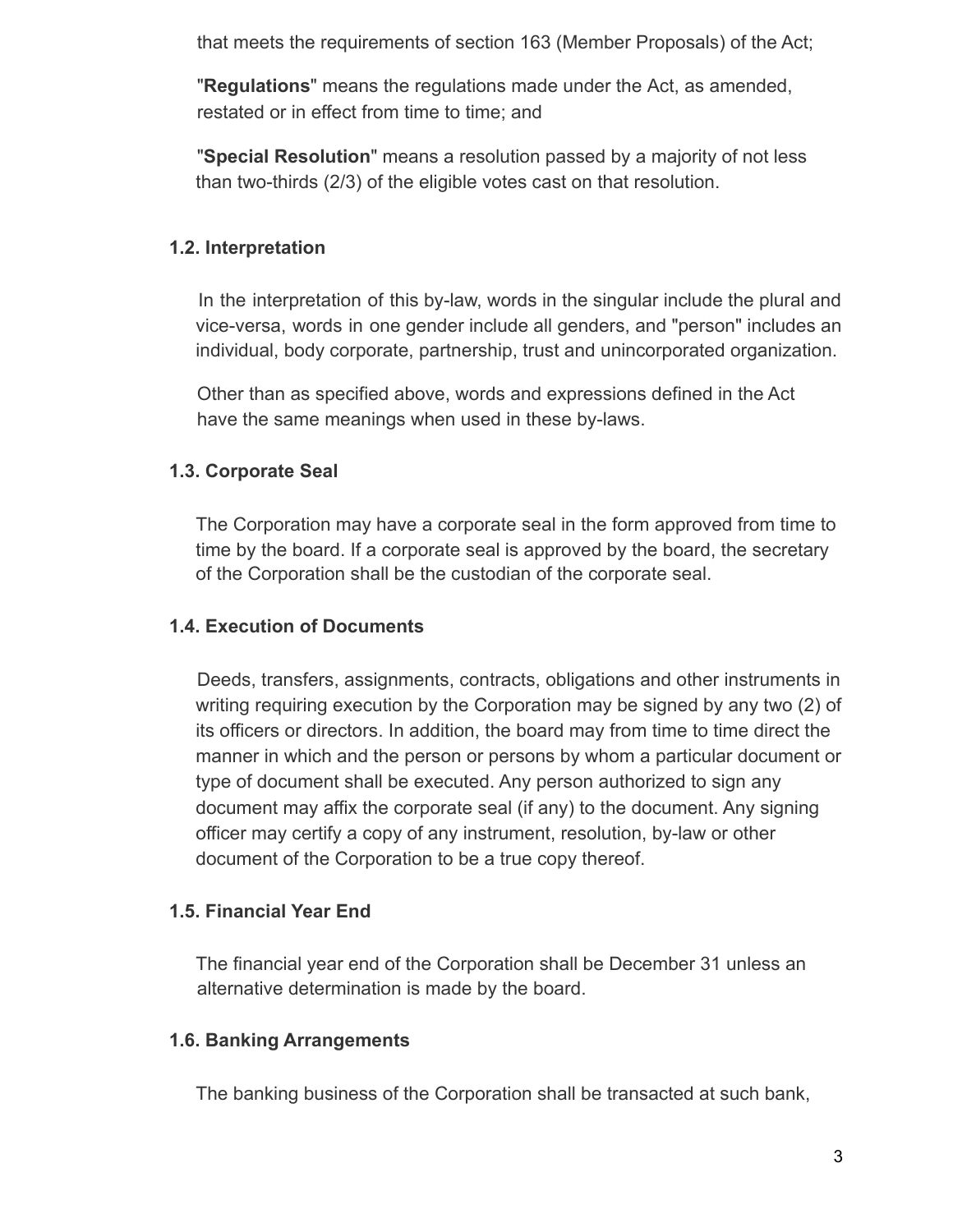trust company or other firm or corporation carrying on a banking business in Canada or elsewhere as the board may designate, appoint or authorize from time to time by resolution. The banking business or any part of it shall be transacted by an officer or officers of the Corporation and/or other persons as the board of directors may by resolution from time to time designate, direct or authorize.

## **1.7. Borrowing Powers**

The directors of the Corporation may, without authorization of the members,

- a) borrow money on the credit of the corporation;
- b) issue, reissue, sell, pledge or hypothecate debt obligations of the Corporation;
- c) give a guarantee on behalf of the corporation; and
- d) mortgage, hypothecate, pledge or otherwise create a security interest in all or any property of the corporation, owned or subsequently acquired, to secure any debt obligation of the corporation.

### **1.8. Annual Financial Statements**

The Corporation may, instead of sending copies of the annual financial statements and other documents referred to in subsection 172(1) (Annual Financial Statements) of the Act to the members, publish a notice to its members stating that the annual financial statements and documents provided in subsection 172(1) are available at the registered office of the Corporation and any member may, on request, obtain a copy free of charge at the registered office, electronically or by prepaid mail.

# **2. SECTION 2 – MEMBERSHIP – MATTERS REQUIRING SPECIAL RESOLUTION**

### **2.1. Membership Conditions**

Subject to the articles, there shall be two classes of members in the Corporation, namely Class A members and Class B members. Membership in the Corporation shall be available only to persons interested in furthering the Corporation's purposes and who have applied for and been accepted into membership in the Corporation by resolution of the board or in such other manner as may be determined by the board. An eligible person residing outside Canada may be a member of Corporation. The following conditions of membership shall apply.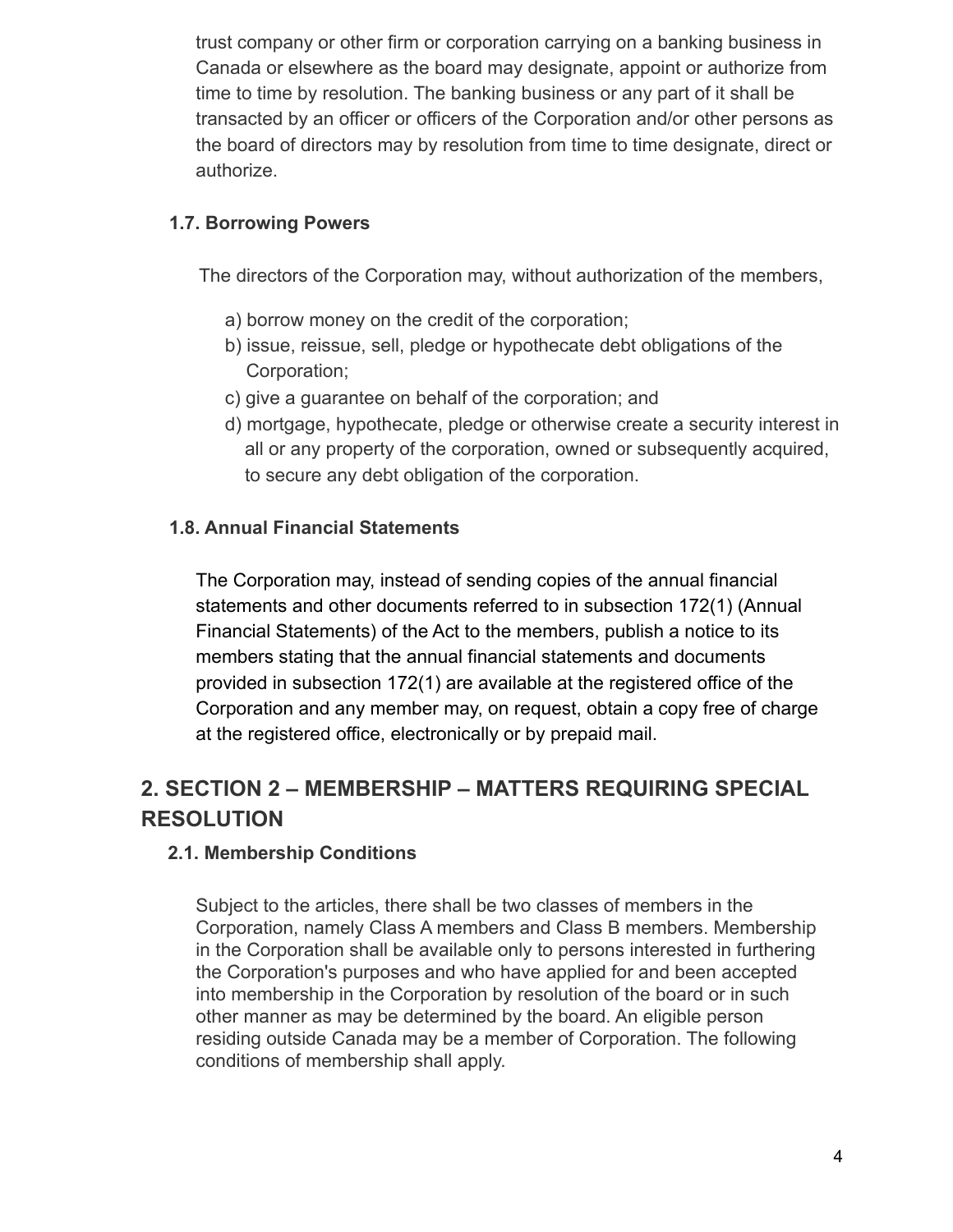#### *Class A members*

There shall be six (6) types of Class A membership: regular, lifetime, early career, institutional, community, and corporate.

"**Regular Membership**" shall be available to an individual who has applied for membership in the Association and meeting the criteria approved by the board. Each Regular Member is entitled to receive notice of, attend and vote at all meetings of members and each such Regular Member shall be entitled to one (1) vote at such meetings.

"**Lifetime Membership**" shall be available to an individual who has applied for lifetime membership in the Association and meeting the criteria approved by the board makes a one-time membership payment. Each Lifetime Member is entitled to receive notice of, attend and vote at all meetings of members and each such Lifetime Member shall be entitled to one (1) vote at such meetings.

"**Early Career Membership**" shall be available to an individual who is enrolled full-time in a high school, college diploma or university degree program or has completed their most recent post-secondary qualification within the last four years and has applied for membership in the Association and meeting the criteria approved by the board. Each Early Career Member is entitled to receive notice of, attend and vote at all meetings of members and each such Early Career Member shall be entitled to one (1) vote at such meetings.

"**Institutional Membership**" shall be available to an educational institution or a department thereof, or a Federal, Provincial, or Territorial government department or agency that has applied for membership in the Association and meeting the criteria approved by the board. Each Institutional Member is entitled to receive notice of, attend and vote at all meetings of members and shall be entitled to one (1) vote at such meetings. The single vote shall be made by a member representative in the name of the Institutional Member.

"**Community Membership**" shall be available to a local government agency, municipality or a recognized land claims organization operating at the community, provincial or territorial level that has applied for membership in the Association and meeting the criteria approved by the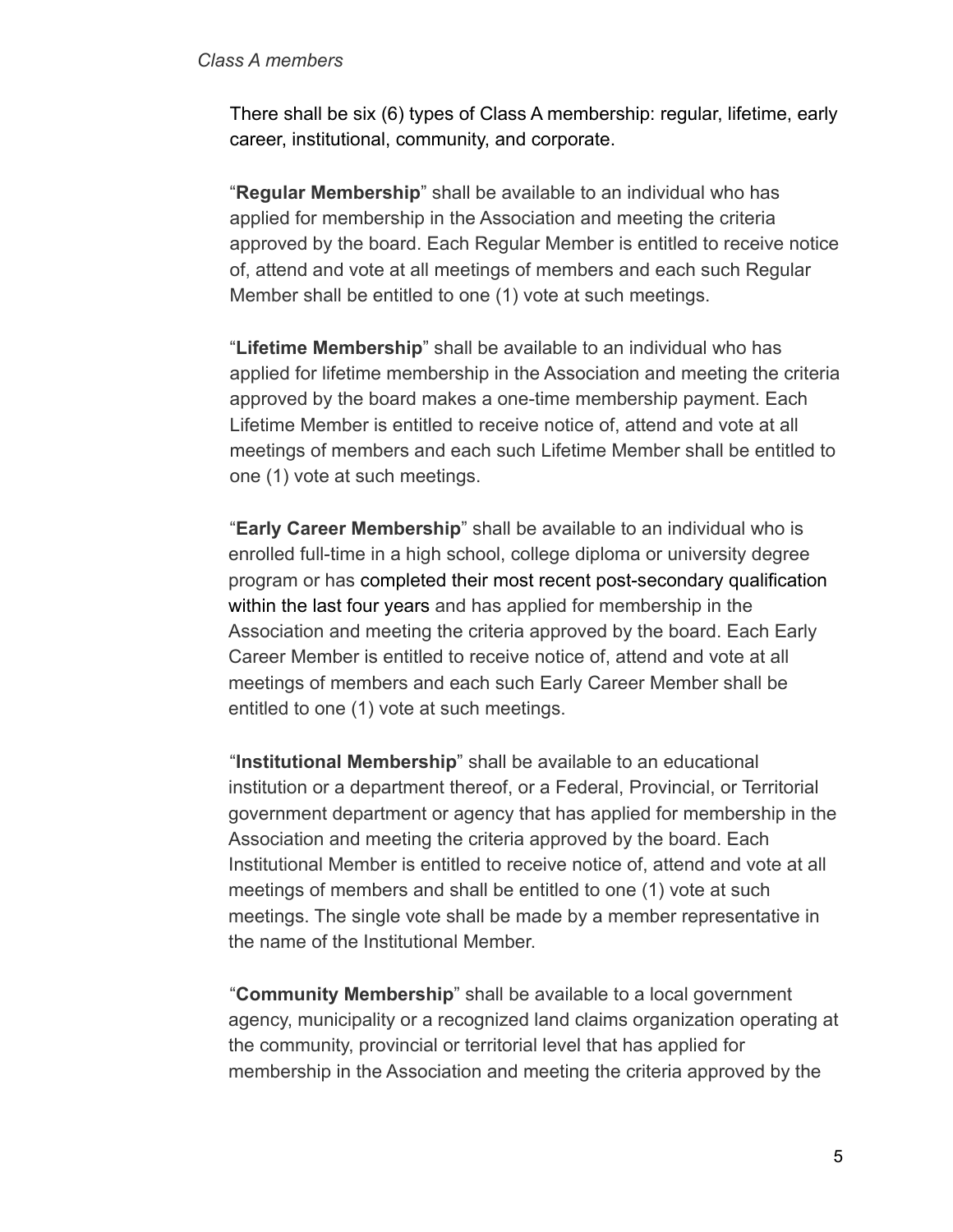board. Each Community Member is entitled to receive notice of, attend and vote at all meetings of members and shall be entitled to one (1) vote at such meetings. The single vote shall be made by a member representative in the name of the Community Member.

"**Corporate Membership**" shall be available to a business, corporation, not- for-profit corporation or group that has applied for membership in the Association and meeting the criteria approved by the board. Each Corporate Member is entitled to receive notice of, attend and vote at all meetings of members and shall be entitled to one (1) vote at such meetings. The single vote shall be made by a member representative in the name of the Corporate Member.

### *Class B members*

There shall be one (1) type of Class B membership: Honourary

"**Honourary Membership**" shall be granted to an individual by the board solely for the purposes of invited participation in a meeting, workshop or conference. The maximum number of honourary memberships shall not exceed 5% of the projected attendance or 10 persons, whichever is less. Honourary memberships shall lapse immediately following the meeting or conference. An Honourary Member shall not have the right to receive notice of, attend, or vote at a meeting of members, nor be a director of the Association.

Pursuant to subsection 197(1) (Fundamental Change) of the Act, a special resolution of the members is required to make any amendments to this section of the by-laws if those amendments affect membership rights and/or conditions described in paragraphs 197(1)(e), (h), (l) or (m) of the Act.

### **2.2. Membership Transferability**

A membership may only be transferred to the Corporation. Pursuant to Section 197(1) (Fundamental Change) of the Act, a special resolution of the members is required to make any amendment to add, change or delete this section of the by-laws.

### **2.3. Notice of Members Meeting**

Notice of the time and place of a general or special meeting of members shall be given to each member entitled to vote at the meeting by telephonic,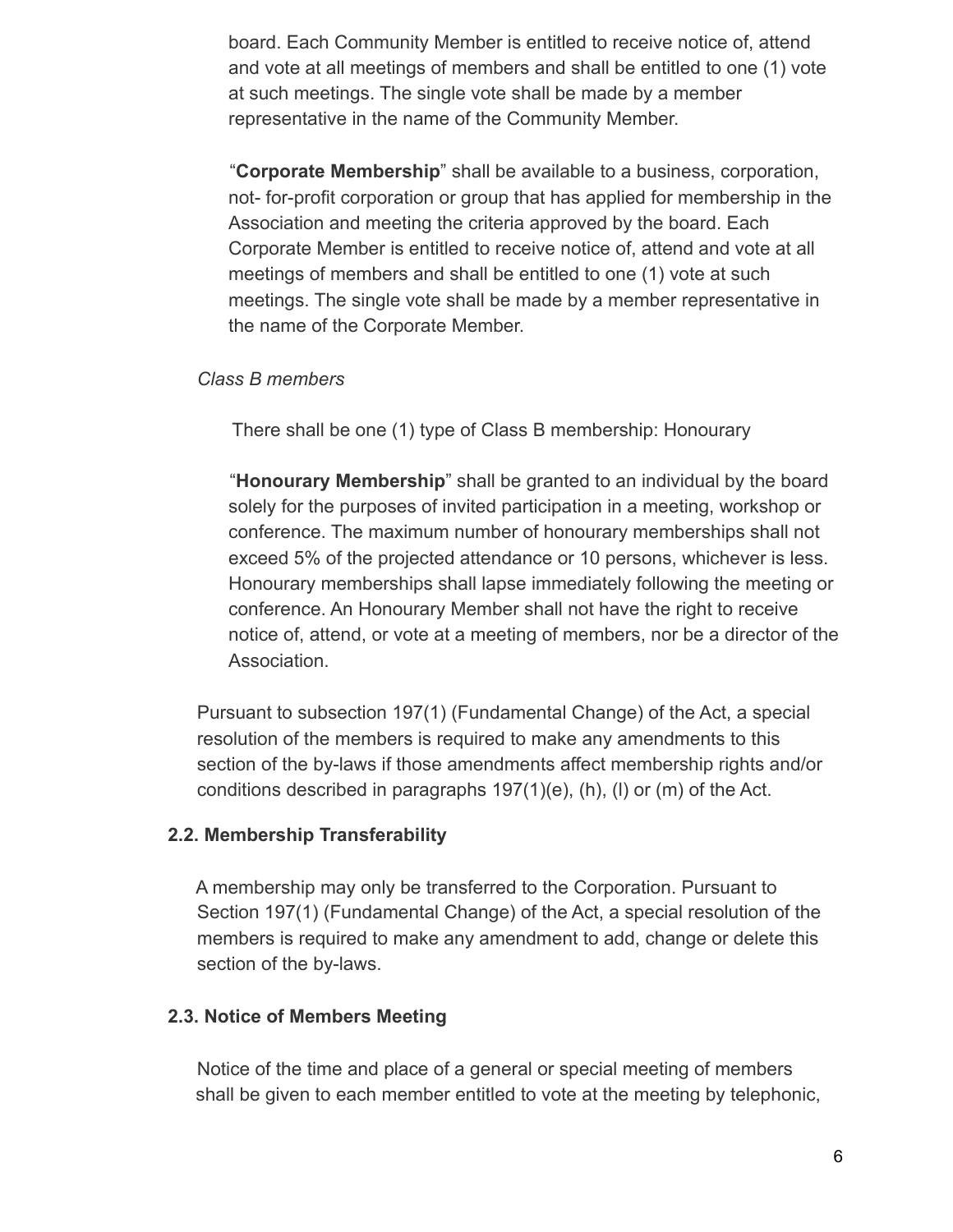electronic or other communication facility, during a period of 21 to 35 days before the day on which the meeting is to be held. If a member requests that the notice be given by non-electronic means, the board, may at its discretion, deliver the notice by mail, courier or personal delivery.

Pursuant to subsection 197(1) (Fundamental Change) of the Act, a special resolution of the members is required to make any amendment to the by-laws of the Corporation to change the manner of giving notice to members entitled to vote at a meeting of members.

### **2.4. Members Calling a Members' Meeting**

The board shall call a special meeting of members in accordance with Section 167 of the Act, on written requisition of members carrying not less than 10% of the voting rights. If the directors do not call a meeting within twenty-one (21) days of receiving the requisition, any member who signed the requisition may call the meeting.

### **2.5. Absentee Voting at Members' Meetings**

Pursuant to section 171(1) (Absentee Voting) of the Act, a member entitled to vote at a meeting of members may vote by means of a telephonic, electronic or other communication facility if the Board has approved of such a method of voting and the Corporation has a system that:

- a) enables the votes to be gathered in a manner that permits their subsequent verification; and
- b) permits the tallied votes to be presented to the Corporation without it being possible for the Corporation to identify how each member voted.

Pursuant to subsection 197(1) (Fundamental Change) of the Act, a special resolution of the members is required to make any amendment to the by-laws of the Corporation to change this method of voting by members not in attendance at a meeting of members.

# **3. SECTION 3 - MEMBERSHIP DUES, TERMINATION AND DISCIPLINE**

### **3.1. Membership Dues**

Members shall be notified in writing of the membership dues at any time payable by them and, if any are not paid within one (1) year of the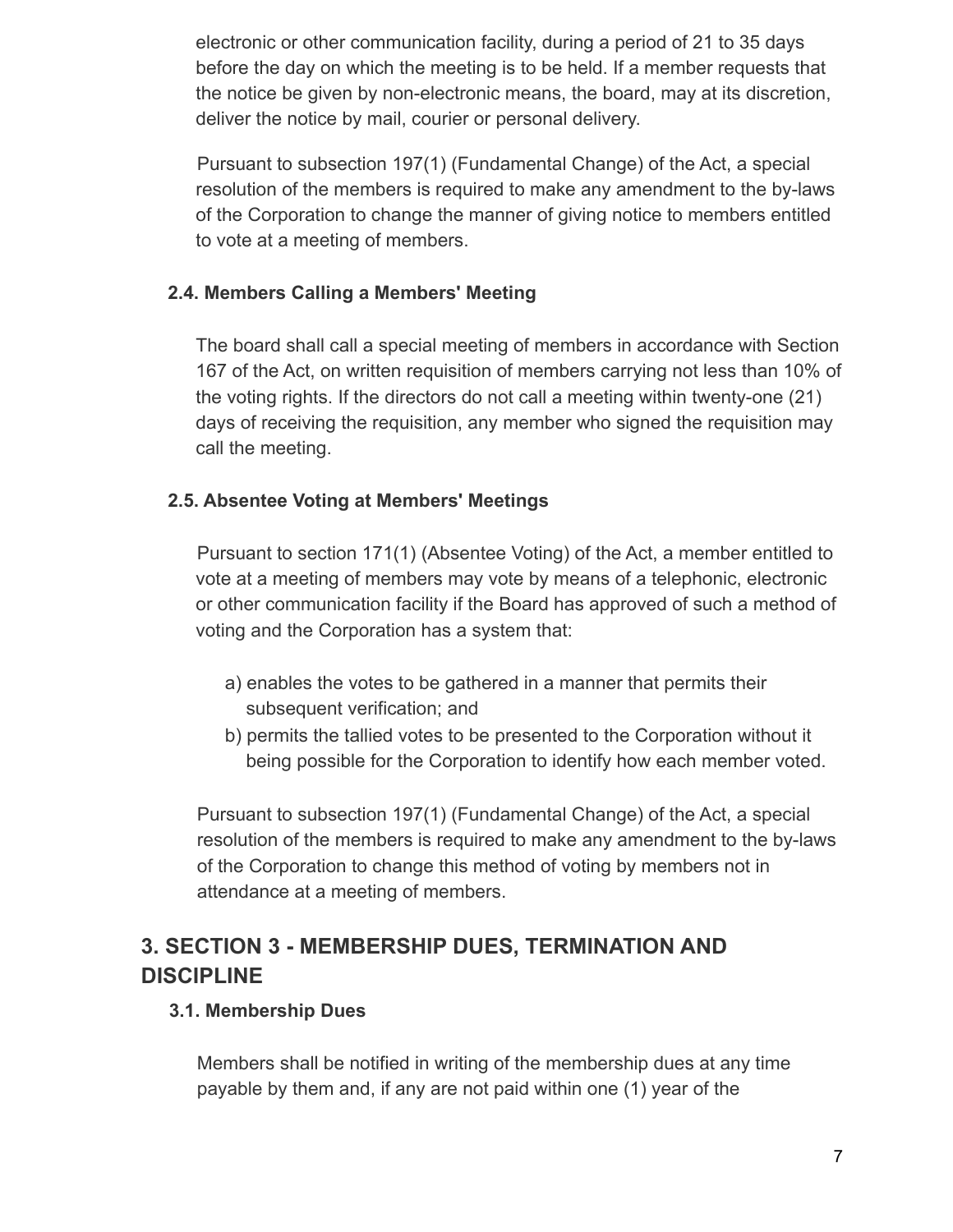membership renewal date the members in default shall automatically cease to be members of the Corporation.

Membership dues shall be set annually by majority vote of the board.

### **3.2. Membership Requirement**

Membership in the Canadian Permafrost Association is required for election as a director, an office, receipt of any award, or presentation of a paper or other communication at a technical meeting organized exclusively by the Association.

## **3.3. Termination of Membership**

A membership in the Corporation is terminated when:

- a) the member dies, or in the case of a corporate member, the corporation is dissolved or insolvent;
- b) the member resigns by delivering a written resignation to the chair of the board of the Corporation in which case such resignation shall be effective on the date specified in the resignation;
- c) the member is expelled or their membership is otherwise terminated in accordance with the articles or by-laws; d) the member's term of membership expires; or
- e) the Corporation is liquidated and dissolved under the Act.

### **3.4. Effect of Termination of Membership**

Subject to the articles, upon any termination of membership, the rights of the member, including any rights in the property of the Corporation, automatically cease to exist.

### **3.5. Discipline of Members**

The board shall have authority to suspend or expel any member from the Corporation for any one or more of the following grounds:

- a) violating any provision of the articles, by-laws, or written policies of the Corporation;
- b) carrying out any conduct which may be detrimental to the Corporation as determined by the board in its sole discretion; c) for any other reason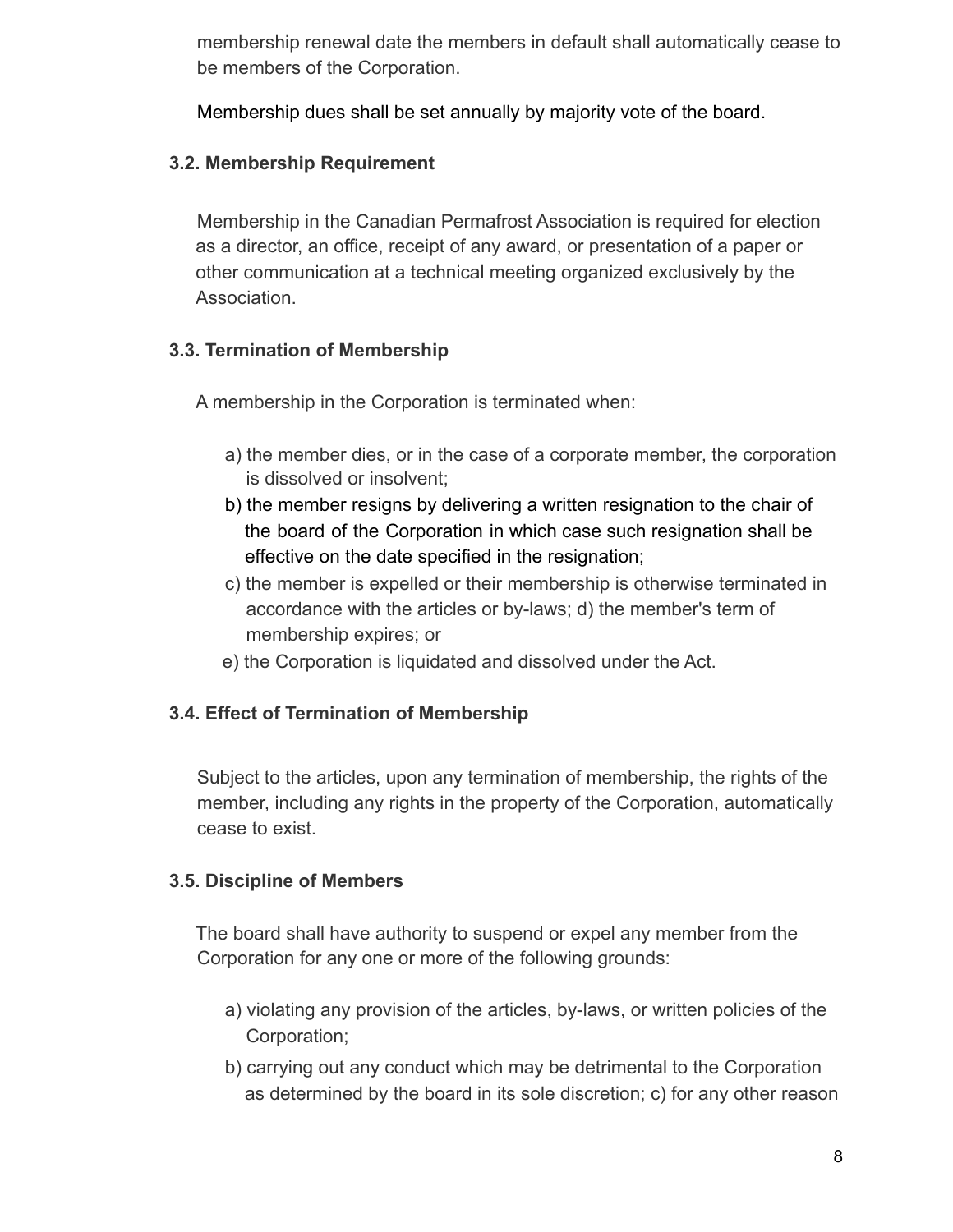that the board in its sole and absolute discretion considers to be reasonable, having regard to the purpose of the Corporation.

In the event that the board determines that a member should be expelled or suspended from membership in the Corporation, the president, or such other officer as may be designated by the board, shall provide twenty-one (21) days notice of suspension or expulsion to the member and shall provide reasons for the proposed suspension or expulsion. The member may make written submissions to the president, or such other officer as may be designated by the board, in response to the notice received within such twenty-one (21) day period. In the event that no written submissions are received by the president, the president, or such other officer as may be designated by the board, may proceed to notify the member that the member is suspended or expelled from membership in the Corporation. If written submissions are received in accordance with this section, the board will consider such submissions in arriving at a final decision and shall notify the member concerning such final decision within a further twenty-one (21) days from the date of receipt of the submissions. The board's decision shall be final and binding on the member, without any further right of appeal.

# **4. SECTION 4 – MEETINGS OF MEMBERS**

### **4.1. Proposals Nominating Directors at Annual Members' Meetings**

Subject to the Regulations under the Act, any proposal may include nominations for the election of directors if the proposal is signed by not less than 5% of members entitled to vote at the meeting at which the proposal is to be presented.

### **4.2. Cost of Publishing Proposals for Annual Members' Meetings**

Any non-board member who submits a proposal shall pay the cost of including the proposal and any statement in the notice of meeting at which the proposal is to be presented unless otherwise provided by ordinary resolution of the members present at the meeting.

### **4.3. Time and Place of Members' Meeting**

The board shall determine the date and time of a members' meeting, to be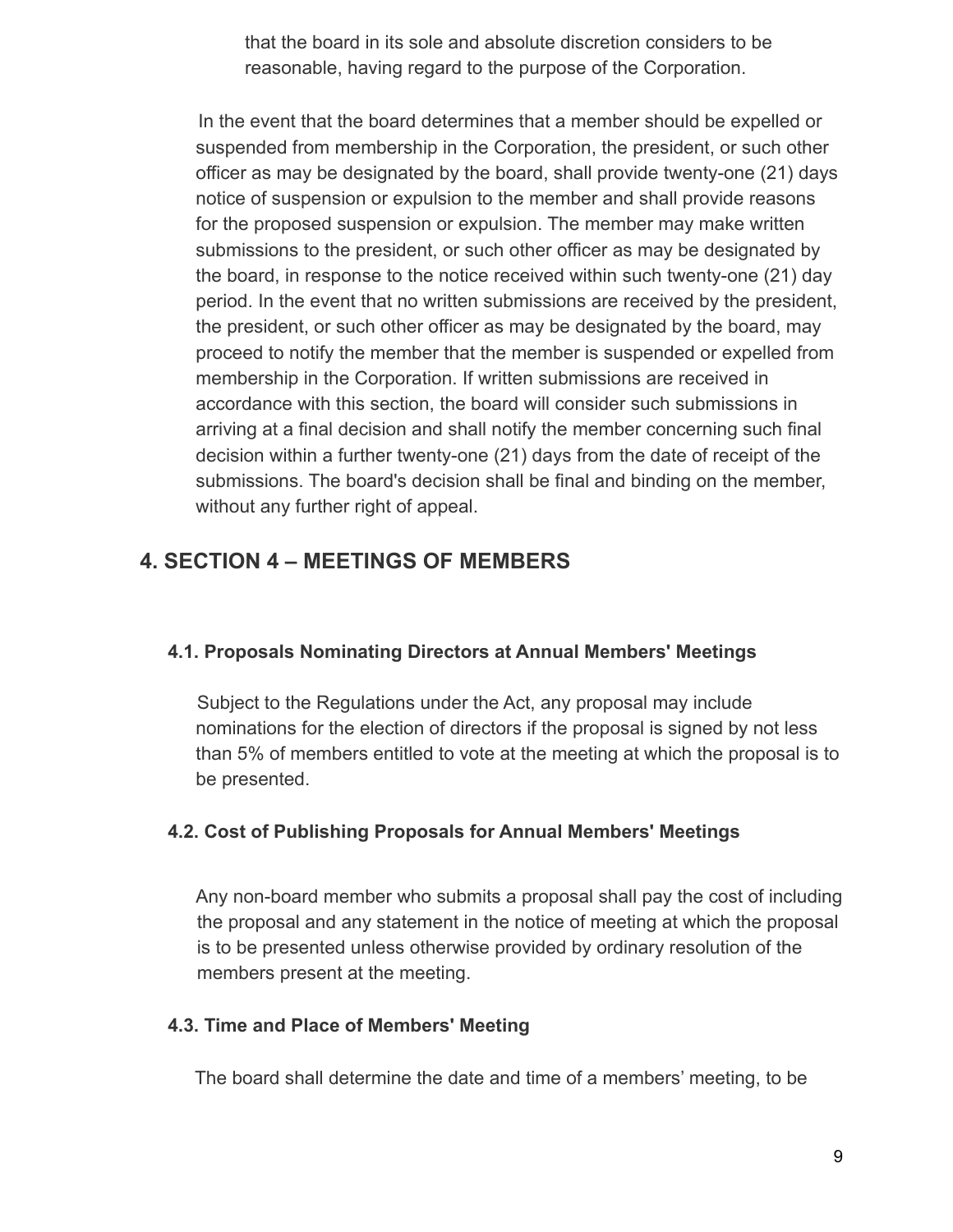held at least once per year. Subject to compliance with section 159 (Place of Members' Meetings) of the Act, meetings of the members may be held at any place within Canada determined by the board or, if all of the members entitled to vote at such meeting so agree, outside Canada.

### **4.4. Persons Entitled to be Present at Members' Meetings**

Members, directors and the public accountant of the Corporation are entitled to be present at a meeting of members. However, only those members entitled to vote at the members' meeting according to the provisions of the Act, articles and by-laws are entitled to cast a vote at the meeting.

### **4.5. Chair of Members' Meetings**

In the event that the chair of the board and the vice-chair of the board are absent, the members who are present and entitled to vote at the meeting shall choose one of their number to chair the meeting.

### **4.6. Quorum at Members' Meetings**

A quorum at any meeting of the members (unless a greater number of members are required to be present by the Act) shall be 20 members entitled to vote at the meeting. If a quorum is present at the opening of a meeting of members, the members present may proceed with the business of the meeting even if a quorum is not present throughout the meeting.

### **4.7. Votes to Govern at Members' Meetings**

At any meeting of members every question or motion shall, unless otherwise provided by the articles or by-laws or by the Act, be determined by a majority of the votes cast on the question or motion. In case of an equality of votes either on a show of hands or on a ballot or on the results of electronic voting, the chair of the meeting in addition to an original vote shall have a second or casting vote.

### **4.8. Participation by Electronic Means at Members' Meetings**

If the Corporation chooses to make available a telephonic, electronic or other communication facility that permits all participants to communicate adequately with each other during a meeting of members, any person entitled to attend such meeting may participate in the meeting by means of such telephonic,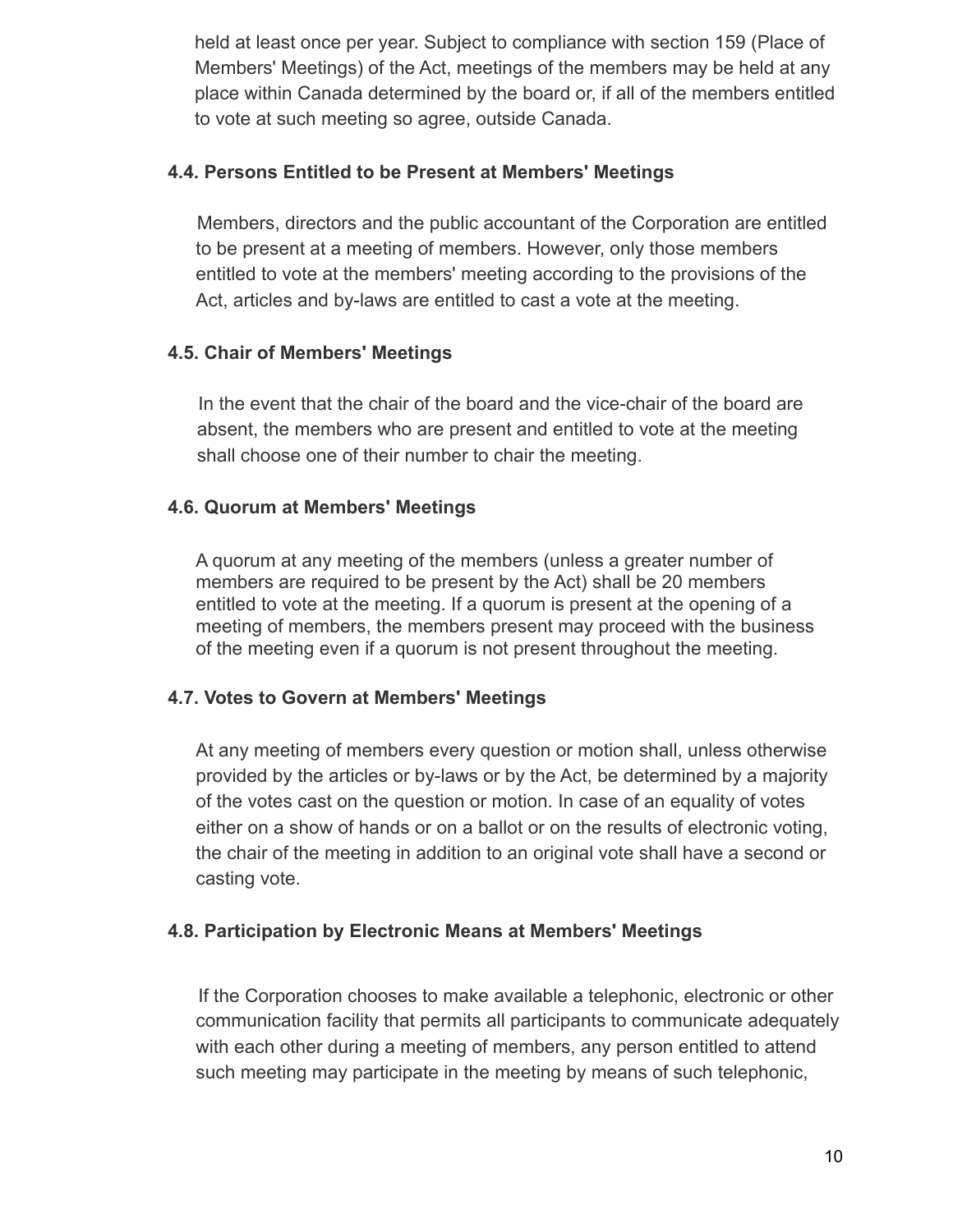electronic or other communication facility in the manner provided by the Act. A person participating in a meeting by such means is deemed to be present at the meeting. Notwithstanding any other provision of this by-law, any person participating in a meeting of members pursuant to this section who is entitled to vote at that meeting may vote, in accordance with the Act, by means of any telephonic, electronic or other communication facility that the Corporation has made available for that purpose.

### **4.9. Members' Meeting Held Entirely by Electronic Means**

If the directors or members of the Corporation call a meeting of members pursuant to the Act, those directors or members, as the case may be, may determine that the meeting shall be held, in accordance with the Act and the Regulations, entirely by means of a telephonic, electronic or other communication facility that permits all participants to communicate adequately with each other during the meeting.

# **5. SECTION 5 – DIRECTORS**

## **5.1. Number of Directors**

The board shall consist of the number of directors specified in the articles. If the articles provide for a minimum and maximum number of directors, the board shall be comprised of the fixed number of directors as determined from time to time by the members by ordinary resolution or, if the ordinary resolution empowers the directors to determine the number, by resolution of the board.

## **5.2. IPA Executive Member**

Any member of the Corporation who is elected as a member of the Executive of the International Permafrost Association shall be an Ex-officio member of the board with voting privileges for the full duration of the IPA term.

## **5.3. Term of Office of Directors**

At the first election of Directors following the approval of this by-law, one-half (1/2) of the directors shall be elected for a one-year term and one-half (1/2) of the directors shall be elected for a two-year term. Thereafter, except for the President-Elect and the Past-President, or where an election is held to fill the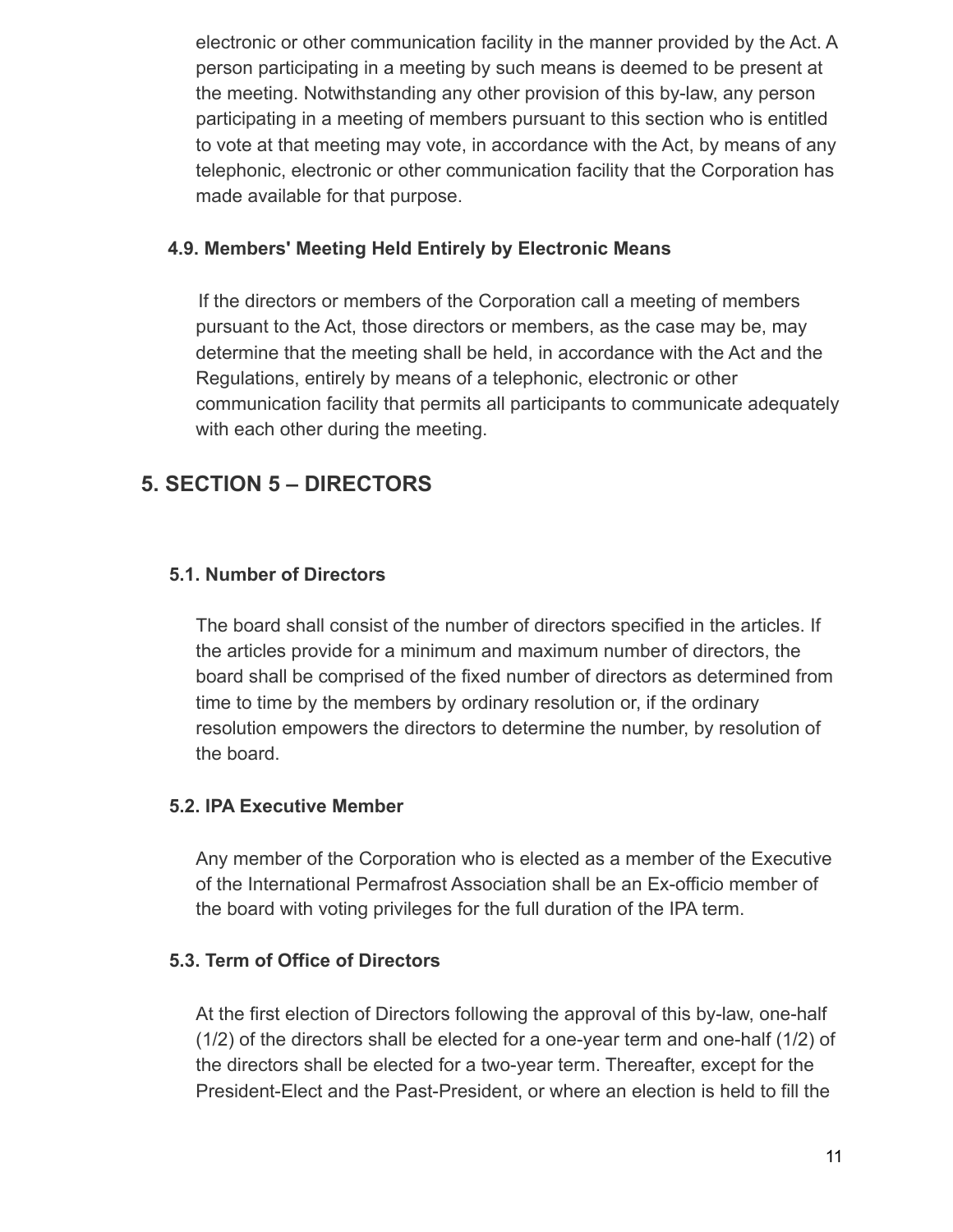unexpired portion of a term, directors shall normally be elected for two (2)-year terms, staggered to ensure continuity of the board. The Directors of the Offices may, with the exceptions of the President, President-Elect and Past-President, succeed themselves.

## **5.4. Calling of Meetings of Board of Directors**

Meetings of the board may be called by the chair of the board, the vice-chair of the board or any two (2) directors at any time; provided that for the first organization meeting following incorporation, such meeting may be called by any director or incorporator. If the Corporation has only one director, that director may call and constitute a meeting.

## **5.5. Notice of Meeting of Board of Directors**

Notice of the time and place for the holding of a meeting of the board shall be given to every director of the Corporation by telephonic, electronic or other communication facility at the director's recorded address for that purpose not less than fourteen (14) days before the time when the meeting is to be held. Notice of a meeting shall not be necessary if all of the directors are present, and none objects to the holding of the meeting, or if those absent have waived notice of or have otherwise signified their consent to the holding of such meeting. Notice of an adjourned meeting is not required if the time and place of the adjourned meeting is announced at the original meeting. Unless the by-law otherwise provides, no notice of meeting need specify the purpose or the business to be transacted at the meeting except that a notice of meeting of directors shall specify any matter referred to in subsection 138(2) (Limits on Authority) of the Act that is to be dealt with at the meeting.

## **5.6. Quorum at Meetings of the Board of Directors**

A quorum at any meeting of the Board of Directors shall be a majority of the Directors or the minimum number of directors specified in the articles, whichever is the greater.

## **5.7. Regular Meetings of the Board of Directors**

The board may appoint a day or days in any month or months for regular meetings of the board at a place and hour to be named. The board shall meet at least twice annually. A copy of any resolution of the board fixing the place and time of such regular meetings of the board shall be sent to each director forthwith after being passed, but no other notice shall be required for any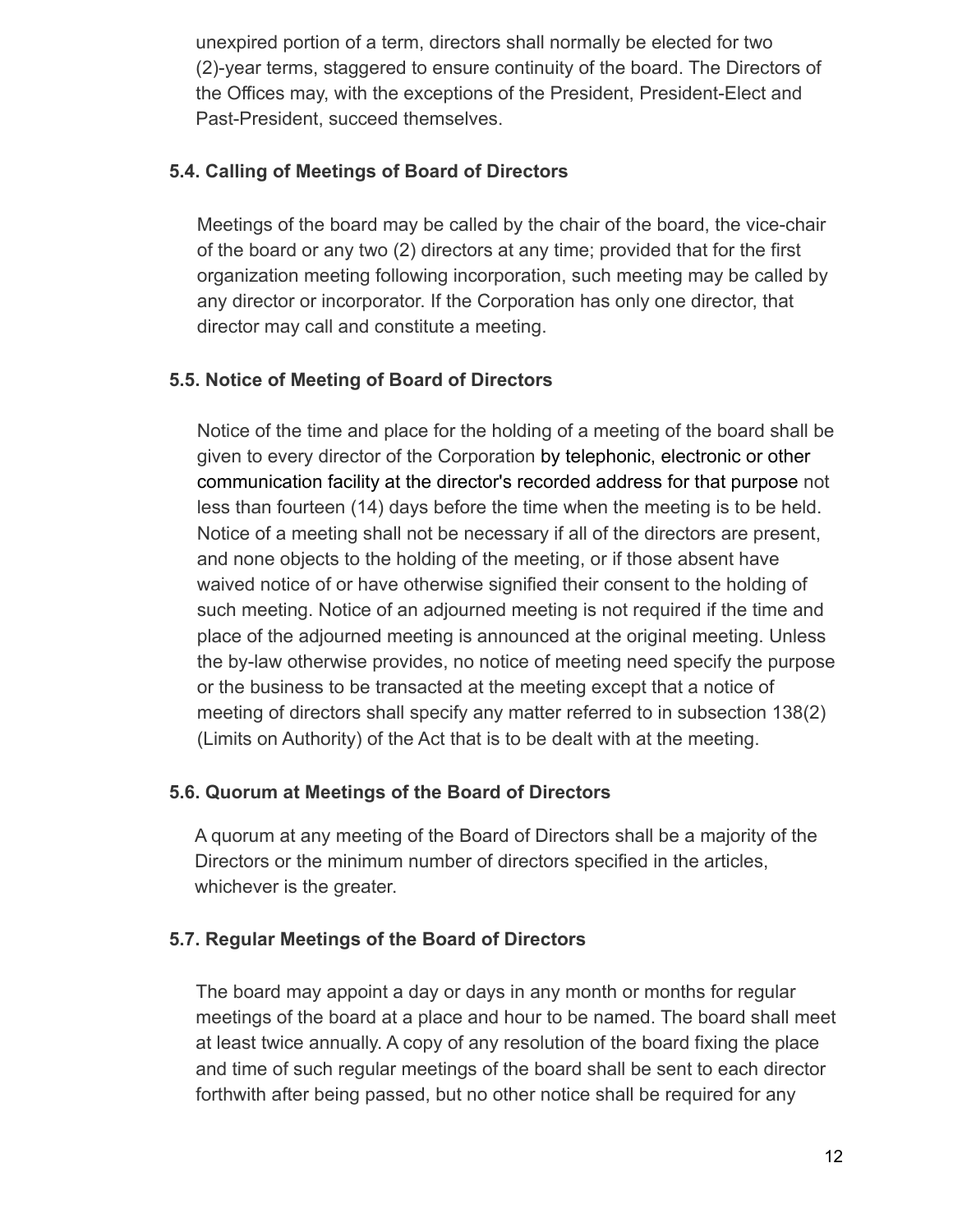such regular meeting except if subsection 136(3) (Notice of Meeting) of the Act requires the purpose thereof or the business to be transacted to be specified in the notice.

### **5.8. Votes to Govern at Meetings of the Board of Directors**

At all meetings of the board, every question or motion shall be decided by a majority of the votes cast on the question. In case of an equality of votes, the chair of the meeting in addition to an original vote shall have a second or casting vote.

## **5.9. Remuneration of Directors**

Directors shall not receive, except in very special instances, as defined by the board, any remuneration for their services as directors. Notwithstanding any other provision in these by-laws, directors are expected to pay their own expenses incurred in attending meetings of the board or a committee of the board and in connection with the business affairs of the board.

## **5.10. Committees of the Board of Directors**

The board may from time to time appoint any committee or other advisory body, as it deems necessary or appropriate for such purposes and, subject to the Act, with such powers as the board shall see fit. Any such committee may formulate its own rules of procedure, subject to such regulations or directions as the board may make from time to time. Any committee member may be removed by resolution of the board.

# **5.11. Recommendations for the Canadian National Committee for the International Permafrost Association (CNC-IPA)**

The board shall propose to the Geological Survey of Canada and the National Research Council of Canada the names of members of the Corporation recommended for appointment to the CNC-IPA. These will normally include recent or current members of the board.

### **5.12. Appointment of Officers**

The board may designate the offices of the Corporation, appoint officers on an annual or more frequent basis, specify their duties and, subject to the Act, delegate to such officers the power to manage the affairs of the Corporation.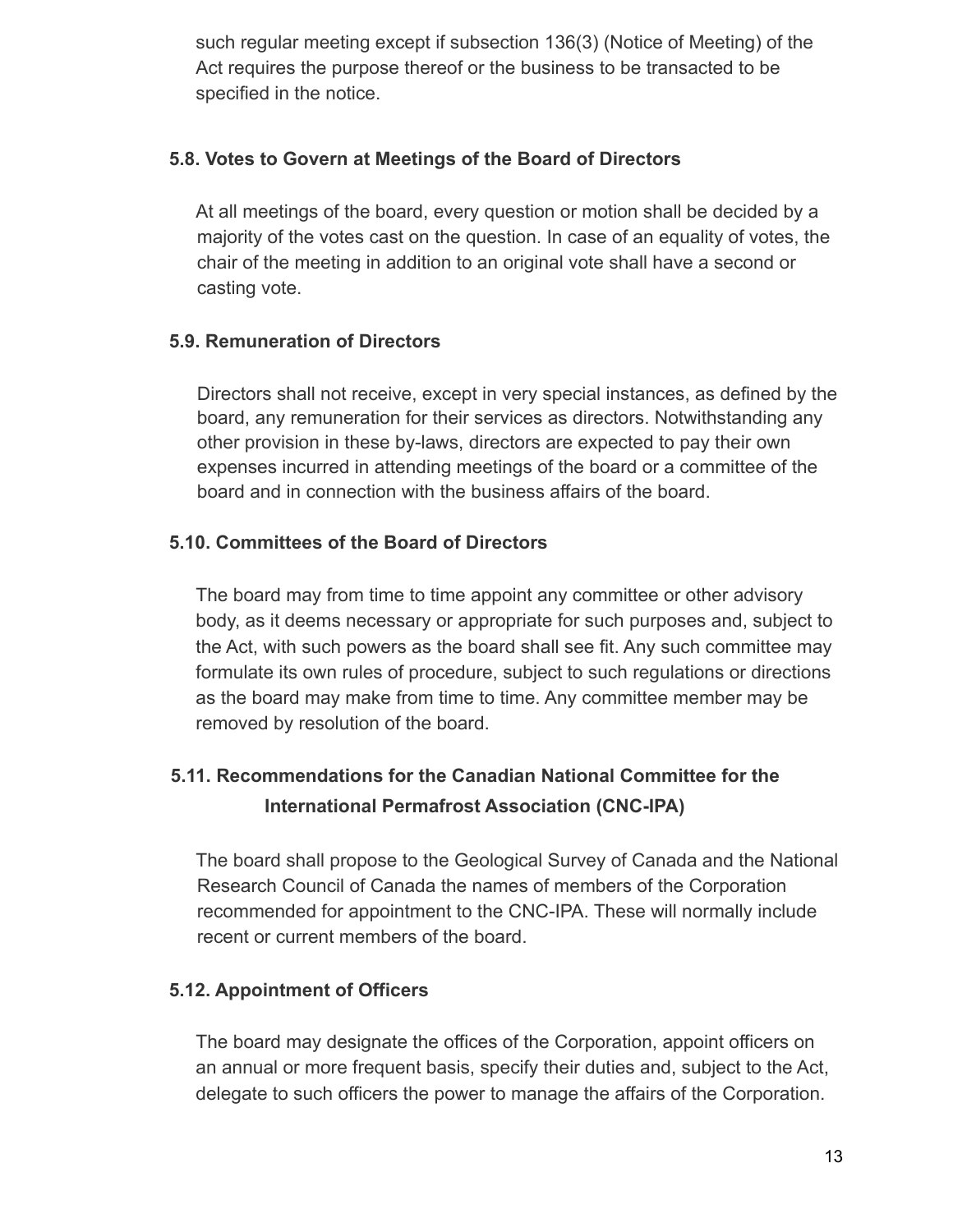A director may be appointed to any office of the Corporation. An officer may, but need not be, a director unless these by-laws otherwise provide. Two or more offices may be held by the same person.

### **5.13. Description of Offices**

Any individual member of the Association residing in Canada can serve as an officer. All positions, with the exception of the Past-President and President Elect are nominally a two-year term, beginning on January 1 in the first year, and ending on December 31 in the second year.

Unless otherwise specified by the board (which may, subject to the Act modify, restrict or supplement such duties and powers), the offices of the Corporation, if designated and if officers are appointed, shall have the following duties and powers associated with their positions:

"**Chair of the Board**" – The Chair of the Board, if one is to be appointed, shall be a director. The Chair of the Board, if any, shall, when present, preside at all meetings of the board of directors and of the members. The chair shall have such other duties and powers as the board may specify.

"**Vice-Chair of the Board**" – The Vice-Chair of the Board, if one is to be appointed, shall be a director. If the Chair of the Board is absent or is unable or refuses to act, the Vice-Chair of the Board, if any, shall, when present, preside at all meetings of the board of directors and of the members. The Vice-Chair of the Board shall have such other duties and powers as the board may specify.

"**President**" – If appointed, the President shall be the chief executive officer of the Corporation and shall be responsible for implementing the strategic plans and policies of the Corporation. The President is normally the Chair of the Board. The President shall, subject to the authority of the board, have general supervision of the affairs of the Corporation. The President shall prepare, in collaboration with Secretary, an annual report of Corporation activities to be presented to the Annual Meeting of Members.

"**President-Elect**" - The President-Elect, when appropriate, shall perform the duties of the President in the temporary absence of the President, if the President resigns or the President becomes unable to carry out his/her duties; and shall serve as the President's principal assistant in conducting the business of the Association. The President-Elect is normally the Vice-Chair of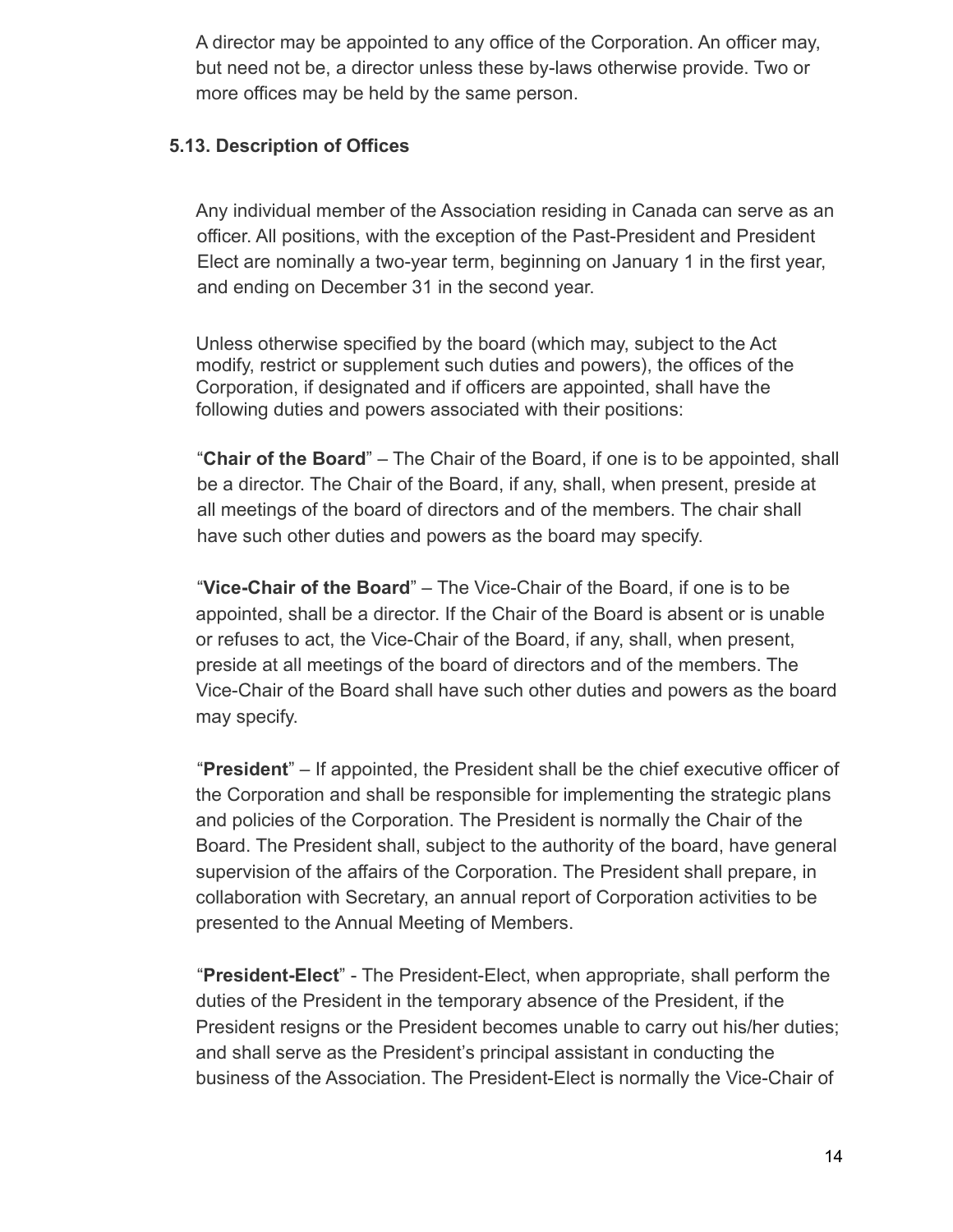the Board. President-Elect shall have general responsibility for the activities of ad hoc committees and represents the board on all Standing Committees. The President-Elect is a one-year position that is occupied in the second year of the President's term. The President-Elect customarily succeeds the President at the expiration of the President's term.

"**Past-President**" – The Past-President, when appropriate, shall perform the duties of the President in the temporary absence of the President, if the President resigns or the President becomes unable to carry out his/her duties; and shall serve as the President's principal assistant in conducting the business of the Association. The Past-President is normally the Vice-Chair of the Board. The Past-President shall have general responsibility for the activities of ad hoc committees and represents the board on all Standing Committees. The Past- President enters office at the expiration of a term as President. The Past- President is a one-year position that is occupied in the first year of a new President's term.

"**Secretary**" – the Secretary shall attend and be the secretary of all meetings of the board, members and committees of the board. The Secretary shall enter or cause to be entered in the Corporation's minute book, minutes of all proceedings at such meetings; the Secretary shall give, or cause to be given, as and when instructed, notices to members, directors, the public accountant and members of committees; the secretary shall be the custodian of all books, papers, records, documents and other instruments belonging to the Corporation.

"**Treasurer**" – The Treasurer shall be responsible for the Association's funds. The Treasurer shall collect and disburse all funds and shall have custody of all funds of Corporation and shall deposit them in an account in the name of the Canadian Permafrost Association in a bank or trust company designated by the board. The Treasurer shall prepare an annual report, financial statement and budget for presentation at the Annual Meeting of Members.

"**Communications Director**" – The Communications Director is responsible for producing the annual on-line newsletter of the Corporation, modifying and updating the Corporation's web-site, running Corporation social media feeds, and all other forms of public communication relating to the Association.

"**Early Career Representative**" – The Early Career Representative is responsible for liaising with members of the Permafrost Young Researchers Network (PYRN) in Canada and internationally in the promotion of events and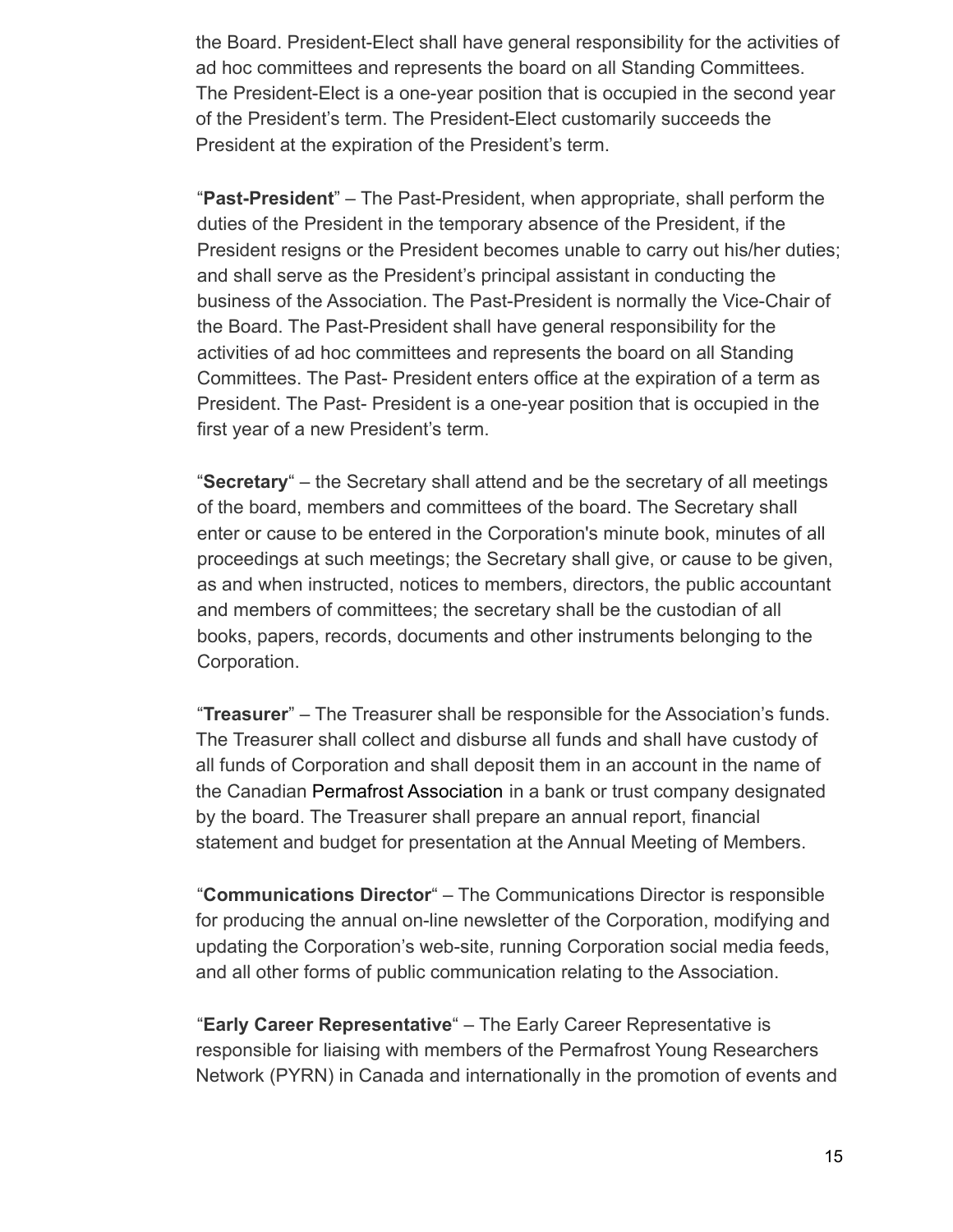opportunities for early career members. The Early Career Representative shall be a member of PYRN who resides in Canada. The Early Career Representative must meet the eligibility criteria to be an Early Career member throughout their term.

"**Members-at-large**" – The Members-at-large shall maintain communications with their regions, disciplines or professions, and present issues of special significance to the board for consideration. The number of Members-at-large on the board shall not exceed three.

### **5.14. Nominations for Members of the Board**

A Nominating Committee consisting of the President, a Past-President, and two Regular Members who presently do not hold nor have held, during the past three years, the position of a director, shall be appointed by the board, normally at the annual Meeting of Members and no later than July 1 each year. If a Past- President is not available to sit on the Nominating Committee, then the current Secretary shall assume the position on the Nominating Committee to be filled by the Past-President. If the Secretary is unable or unwilling to sit on the Nominating Committee then the current Treasurer shall assume the position on the Nominating Committee to be filled by the Past-President.

The President acts as the Nominating Committee Chair. If the Chair or a member of the Nomination Committee dies, resigns or ceases to be qualified to serve on the Nomination Committee, the board shall appoint his/her successor who will serve for the remainder of his/her term.

In a normal two-year cycle, the following positions on the board are open:

- a) Year 1: President-Elect, Treasurer, Communications Director, one or two Members-at-large; and
- b) Year 2: President, Past-President, Secretary, Early Career Representative, one or two Members-at-large.

Incumbent directors are eligible to be nominated for subsequent terms in either the same position or a different position.

The Nominating Committee shall announce to the members by July 15 of each year that nominations are being accepted for the available positions. The form of nomination and requirements for the nomination from a Class A member shall adhere to Clause 5.15.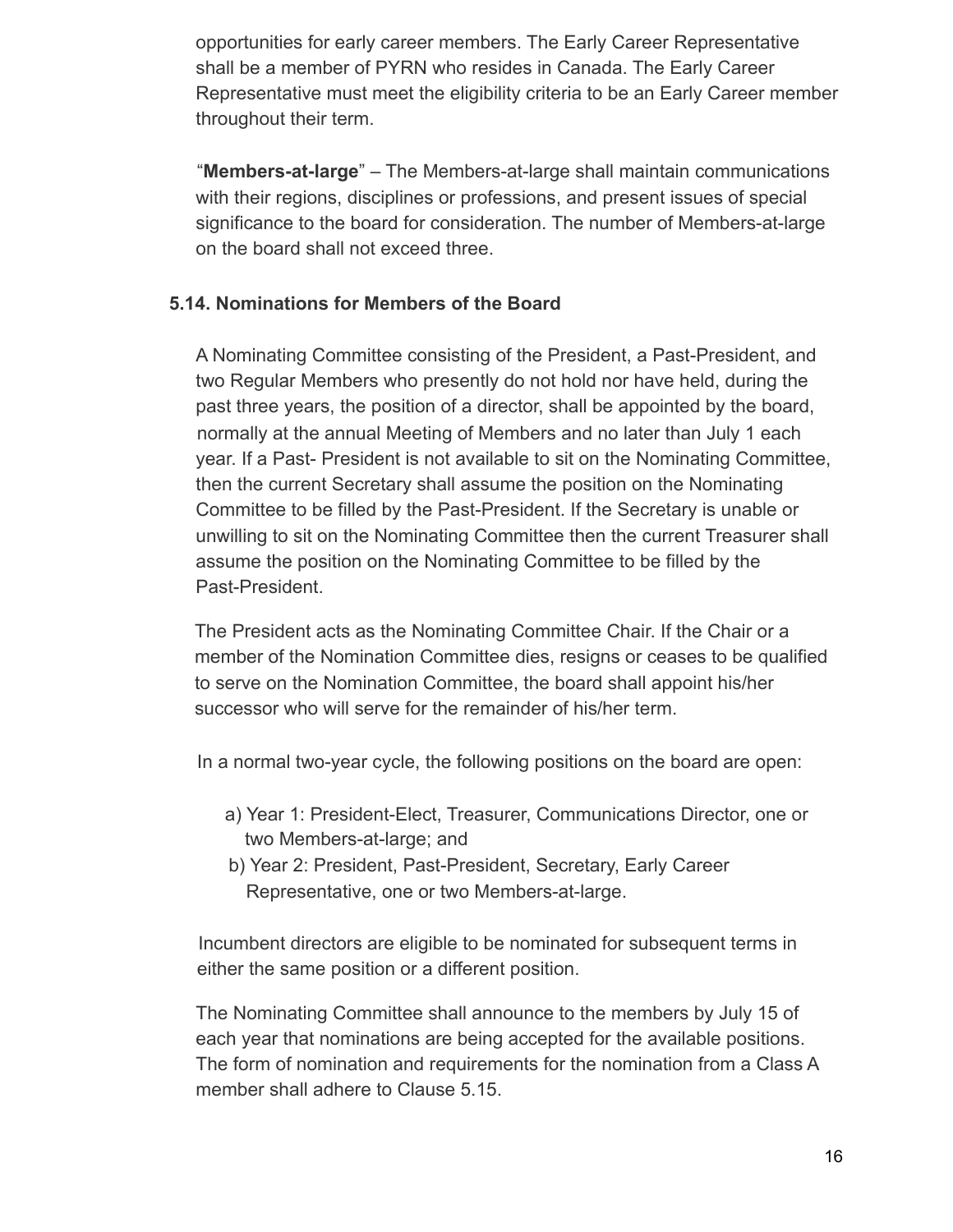Independent of the call for nominations to the members, the Nominating Committee shall prepare a slate of candidates for all available positions. The slate shall be so constituted that the proposed board as a whole broadly represents the membership in terms of sector, geography, language and gender. The slate of candidates shall be completed by September 8 of each year. Where two or more individuals are proposed for an available position, the Nominating Committee shall vote for the candidate of choice for each available position. In case of an equality of votes, the chair of the Nominating Committee in addition to an original vote shall have a second or casting vote. All discussions and deliberations of the Nominating Committee shall be confidential.

The Nominating Committee shall inform the Secretary, in writing, no later than September 15 of each year of the nominated candidate for each available position. Where no other nominations for a position are received by the Secretary by the close of nominations, the nominees selected by the Nominating Committee shall be acclaimed to their respective positions at the Annual Meeting of Members.

Where a complete and proper nomination for an available position is received by the Secretary from a Class A member, that position shall be subject to an election by the members eligible to vote at the Annual Meeting of Members. The candidates standing for election shall be the candidate or candidates nominated by the members and the candidate nominated by the Nomination Committee. The format and voting procedures shall be determined by the board.

### **5.15. Nomination Process by Class A Members**

Any Class A member may nominate a candidate for election to an available position and must inform the Secretary in writing of the identity of the candidate by end of day (Pacific Time) on September 22 of the election year. Any such nomination shall have the written support of at least ten (10) Class A members as evidenced by their respective signatures and a statement from the candidate expressing his/her willingness to serve if elected. The deadline for nomination can be adjusted by the Board if the annual Meeting of Members is scheduled to be held prior to October 7 in the election year.

### **5.16. Vacancy in Office**

In the absence of a written agreement to the contrary, the board may remove,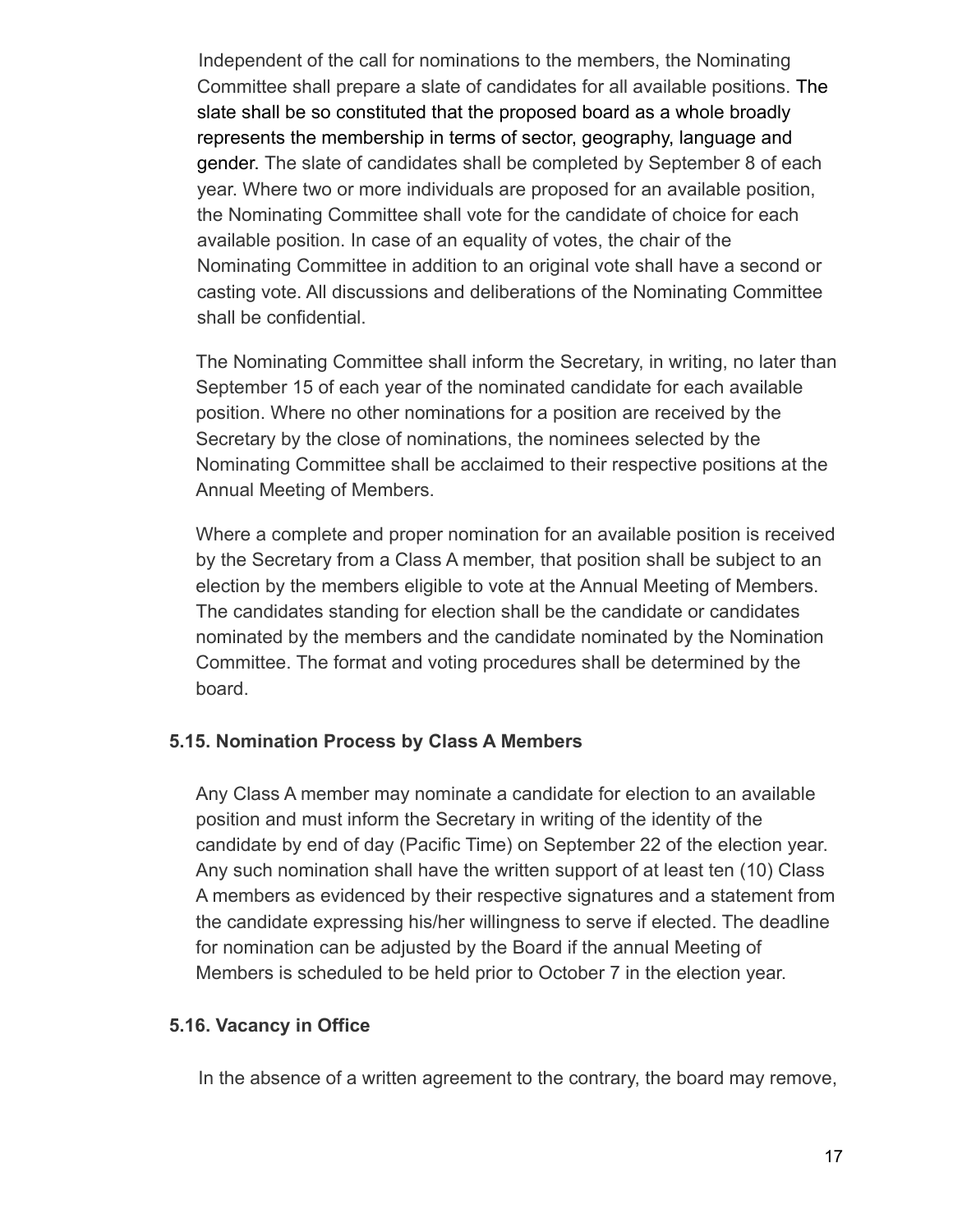whether for cause or without cause, any officer of the Corporation. Unless so removed, an officer shall hold office until the earlier of:

- a) the officer's successor being appointed;
- b) the officer's resignation;
- c) such officer ceasing to be a director (if a necessary qualification of appointment); or
- d) such officer's death.

If the office of any officer of the Corporation shall be or become vacant, the directors may, by resolution, appoint a person to fill such vacancy.

### **5.17. Limitation of Liability**

No director or officer of the Corporation shall be liable for the acts, receipts, neglects or defaults of any other director or officer, or for joining in any receipts or other act for conformity, or for any loss or expense happening to the Corporation through a deficiency of title to any property acquired by order of the board for or on behalf of the Corporation, or for a deficiency of any security in or upon which any of the moneys of the Corporation shall be invested, or for any loss or damage arising from the bankruptcy, insolvency or tortuous act of any person with whom any of the moneys, securities or effects of the Corporation shall be lodged, or for any loss occasioned by an error of judgment or oversight on his/her part, or for any other loss, damage or misfortune whatever which shall happen in the execution of the duties of his/her office or in relation thereto unless the same shall happen through his/her own dishonesty.

### **5.18. Indemnity**

Every director and officer of the Corporation and his/her legal personal representatives shall at all times be indemnified and saved harmless out of the funds of the Corporation, from and against:

- a) all costs, charges and expenses whatever which such person sustains or incurs in or about any action, suit or proceeding which is brought, commenced or prosecuted against him/her, for or in respect of any act, deed, matter or thing whatever made, done or permitted by him/her in good faith in or about the execution of the duties of his/her office; and
- b) all other costs, charges and expenses which he/she sustains or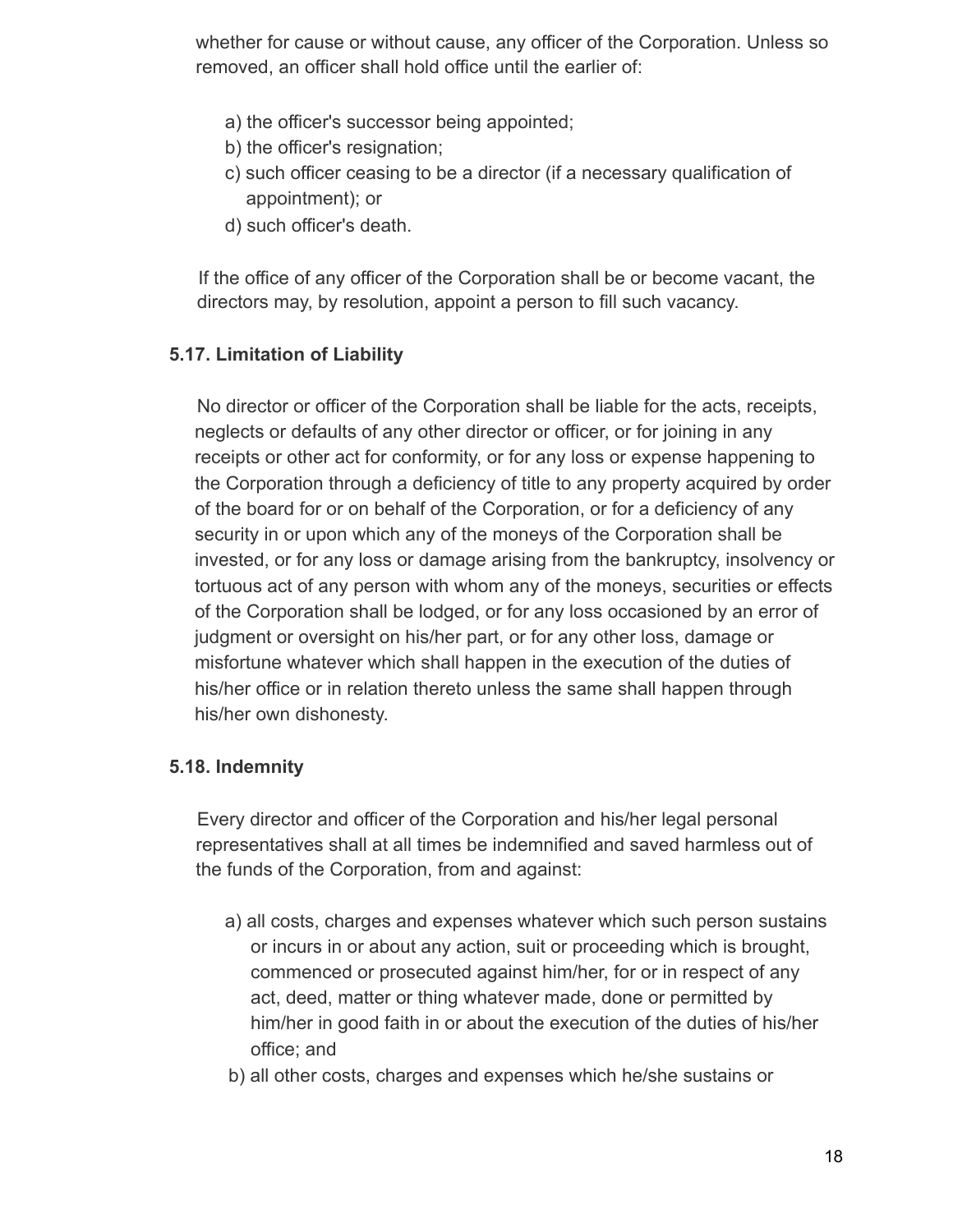incurs in or about or in relation to the affairs of the Corporation, except such costs, charges or expenses as are occasioned by his/her own willful neglect or default.

### **5.19. Discipline of Officers**

The board shall have authority to suspend or expel any officer of the Corporation for any one or more of the following grounds:

a) the officer is suspended or expelled from the membership of the Corporation in accordance with subsection 3.5;

b) the officer misses three (3) consecutive executive office meetings;

c) the officer's duties are derelict.

In the event that the board determines that an officer should be expelled or suspended from the executive, the president, or such other officer as may be designated by the board, shall provide twenty-one (21) days notice of suspension or expulsion to the officer and shall provide reasons for the proposed suspension or expulsion. The officer may make written submissions to the president, or such other officer as may be designated by the board, in response to the notice received within such twenty-one (21) day period. In the event that no written submissions are received by the president, the president, or such other officer as may be designated by the board, may proceed to notify the officer that the officer is suspended or expelled from the executive office of the Corporation. If written submissions are received in accordance with this section, the board will consider such submissions in arriving at a final decision and shall notify the officer concerning such final decision within a further twenty-one (21) days from the date of receipt of the submissions. The board's decision shall be final and binding on the officer, without any further right of appeal.

### **5.20. Description of Executive Assistant**

The "Executive Assistant" supports the Board and the Executive Committee in the day-to-day activities of the Corporation and implements and communicates the policies and views of the Corporation between meetings. The Executive Assistant acts as resource personnel and is not a member of the Board of Directors.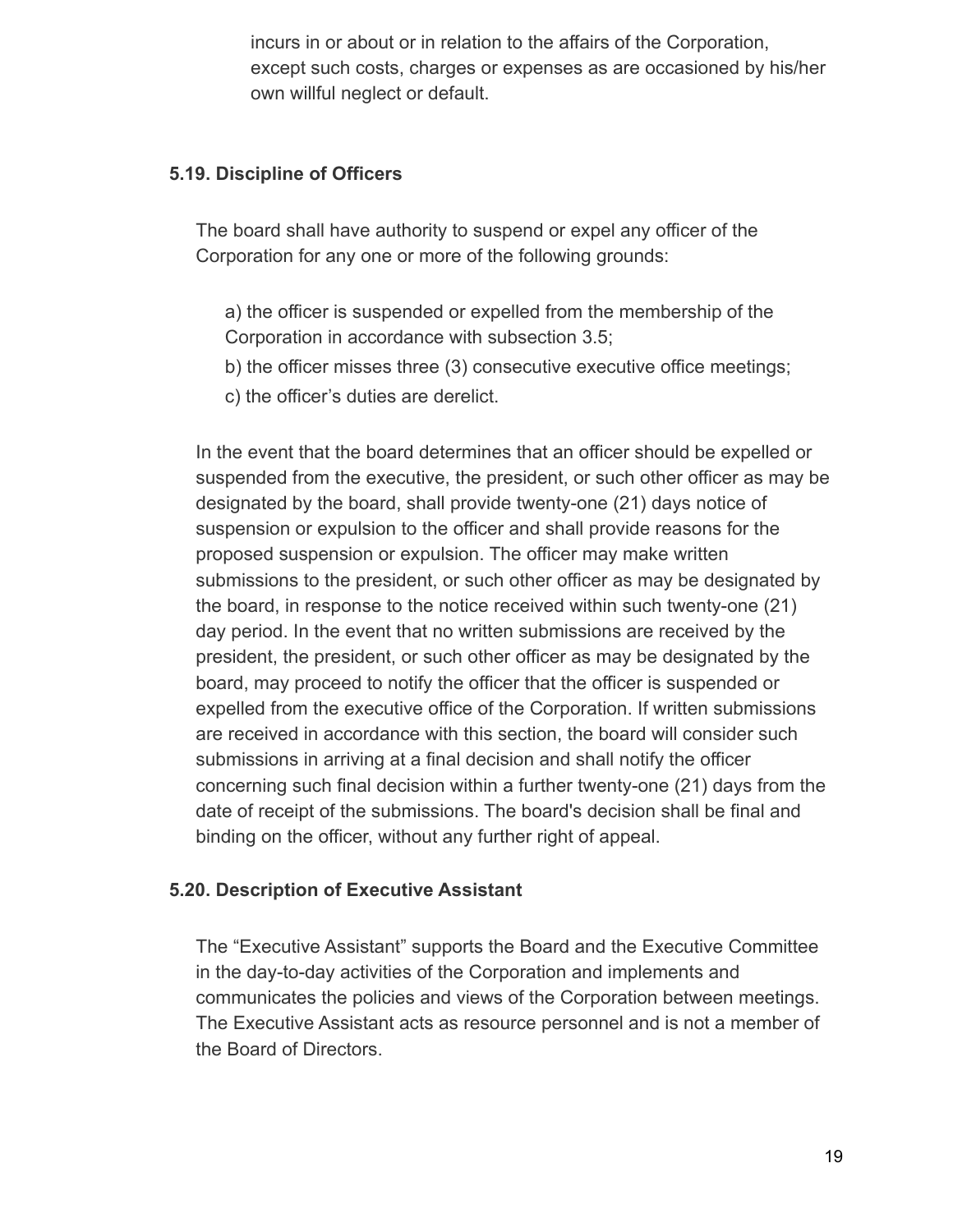## **6. SECTION 6 – NOTICES**

### **6.1. Method of Giving Notices**

Any notice (which term includes any communication or document) to be given (which term includes sent, delivered or served), other than notice of a meeting of members or a meeting of the board, pursuant to the Act, the articles, the by- laws or otherwise to a member, director, officer or member of a committee of the board or to the public accountant shall be sufficiently given:

- a) if delivered personally to the person to whom it is to be given or if delivered to such person's address as shown in the records of the Corporation or in the case of notice to a director to the latest address as shown in the last notice that was sent by the Corporation in accordance with section 128 (Notice of directors) or 134 (Notice of change of directors); or
- b) if mailed to such person at such person's recorded address by prepaid ordinary or air mail; or
- c) if sent to such person by telephonic, electronic or other communication facility at such person's recorded address for that purpose; or d) if provided in the form of an electronic document in accordance with Part 17 of the Act.

A notice so delivered shall be deemed to have been given when it is delivered personally or to the recorded address as aforesaid; a notice so mailed shall be deemed to have been given when deposited in a post office or public letter box; and a notice so sent by any means of transmitted or recorded communication shall be deemed to have been given when dispatched or delivered to the appropriate communication company or agency or its representative for dispatch. The secretary may change or cause to be changed the recorded address of any member, director, officer, public accountant or member of a committee of the board in accordance with any information believed by the secretary to be reliable. The declaration by the secretary that notice has been given pursuant to this by-law shall be sufficient and conclusive evidence of the giving of such notice. The signature of any director or officer of the Corporation to any notice or other document to be given by the Corporation may be written, stamped, type-written or printed or partly written, stamped, type-written or printed.

### **6.2. Invalidity of any Provisions of this By-law**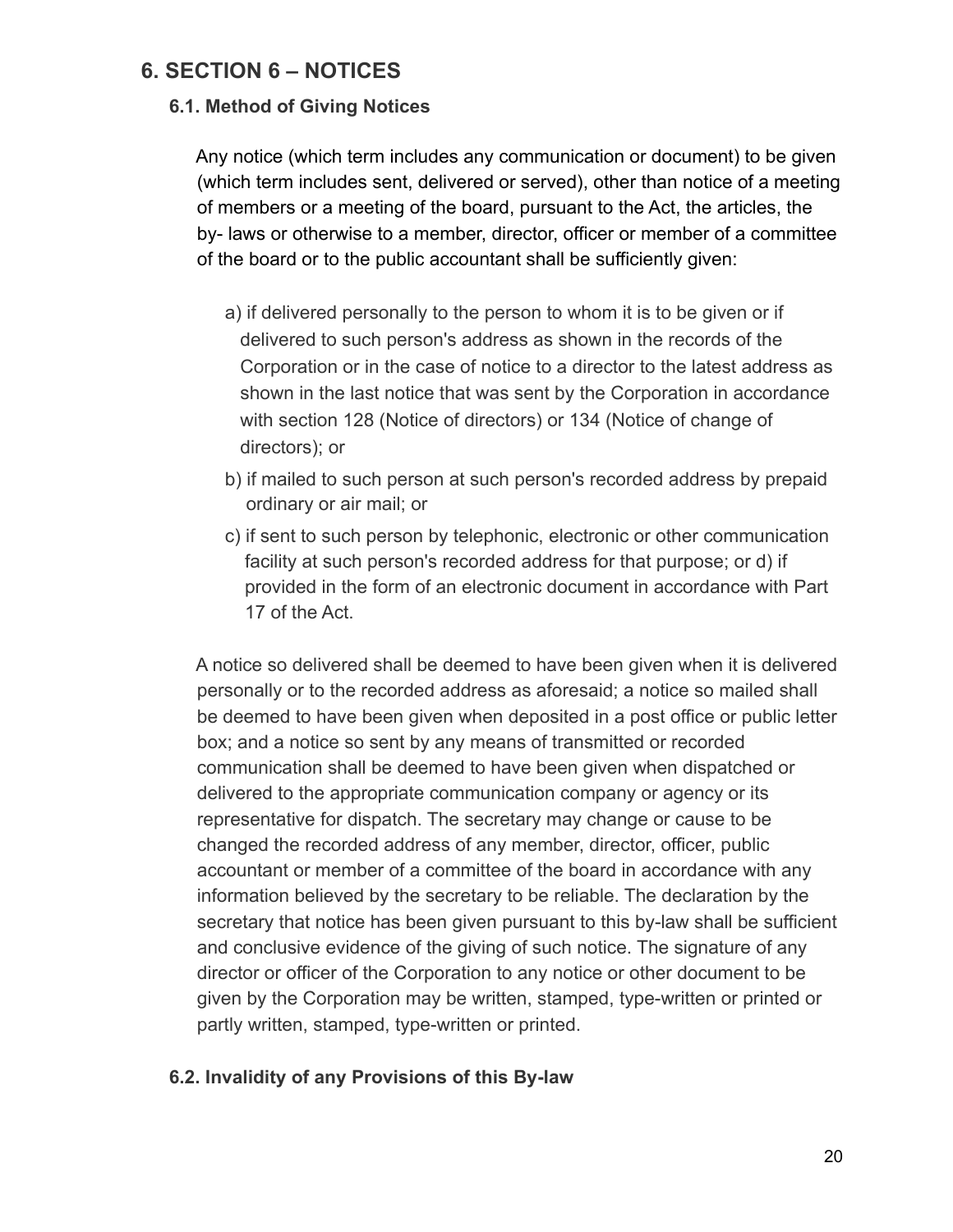The invalidity or unenforceability of any provision of this by-law shall not affect the validity or enforceability of the remaining provisions of this by-law.

### **6.3. Omissions and Errors**

The accidental omission to give any notice to any member, director, officer, member of a committee of the board or public accountant, or the non-receipt of any notice by any such person where the Corporation has provided notice in accordance with the by-laws or any error in any notice not affecting its substance shall not invalidate any action taken at any meeting to which the notice pertained or otherwise founded on such notice.

# **7. SECTION 7 – DISPUTE RESOLUTION**

## **7.1. Mediation and Arbitration**

Disputes or controversies among members, directors, officers, committee members, or volunteers of the Corporation are as much as possible to be resolved in accordance with mediation and/or arbitration as provided in the section on dispute resolution mechanism of this by-law.

## **7.2. Dispute Resolution Mechanism**

In the event that a dispute or controversy among members, directors, officers, committee members or volunteers of the Corporation arising out of or related to the articles or by-laws, or out of any aspect of the operations of the Corporation is not resolved in private meetings between the parties then without prejudice to or in any other way derogating from the rights of the members, directors, officers, committee members, employees or volunteers of the Corporation as set out in the articles, by-laws or the Act, and as an alternative to such person instituting a law suit or legal action, such dispute or controversy shall be settled by a process of dispute resolution as follows:

- a) The dispute or controversy shall first be submitted to a panel of mediators whereby the one party appoints one mediator, the other party (or if applicable the board of the Corporation) appoints one mediator, and the two mediators so appointed jointly appoint a third mediator. The three mediators will then meet with the parties in question in an attempt to mediate a resolution between the parties.
- b) The number of mediators may be reduced from three to one or two upon agreement of the parties.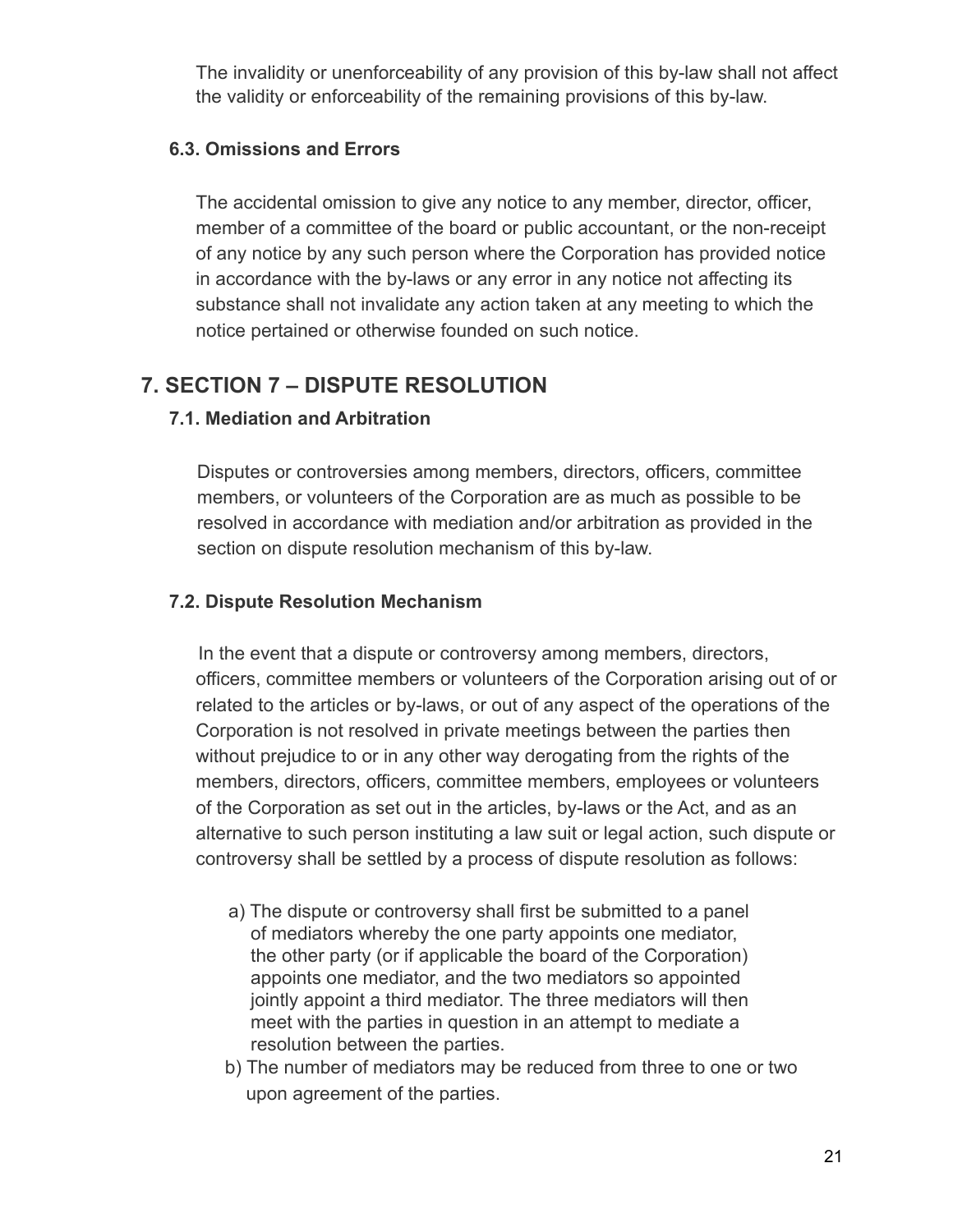- c) If the parties are not successful in resolving the dispute through mediation, then the parties agree that the dispute shall be settled by arbitration before a single arbitrator, who shall not be any one of the mediators referred to above, in accordance with the provincial or territorial legislation governing domestic arbitrations in force in the province or territory where the registered office of the Corporation is situated or as otherwise agreed upon by the parties to the dispute. The parties agree that all proceedings relating to arbitration shall be kept confidential and there shall be no disclosure of any kind. The decision of the arbitrator shall be final and binding and shall not be subject to appeal on a question of fact, law or mixed fact and law.
- d) All costs of the mediators appointed in accordance with this section shall be borne equally by the parties to the dispute or the controversy. All costs of the arbitrator appointed in accordance with this section shall be borne by such parties as may be determined by the arbitrator.

# **8. SECTION 8 – DISSOLUTION**

### **8.1. Dissolution**

The Corporation may be dissolved by two-thirds (2/3) majority vote of all members in good standing through electronic mail balloting.

If dissolution is favorably acted upon, all just debts shall be paid out of the funds of the Association. All remaining monies and assets shall be transferred to the CNC-IPA, if such is duly constituted in the first instance, or to the International Permafrost Association.

# **9. SECTION 9 - AMENDMENTS TO THE CONSTITUTION**

### **9.1. Amendments to the Constitution**

An amendment to the Constitution may be proposed only by the board, who may accept recommendations from members, and may be adopted only by Special Resolution at a members meeting.

## **10. SECTION 10 – BY-LAWS AND EFFECTIVE DATE**

### **10.1. Amendments to the By-Laws**

Subject to the articles, the board may, by resolution, make, amend or repeal any by-laws that regulate the activities or affairs of the Corporation. Any such